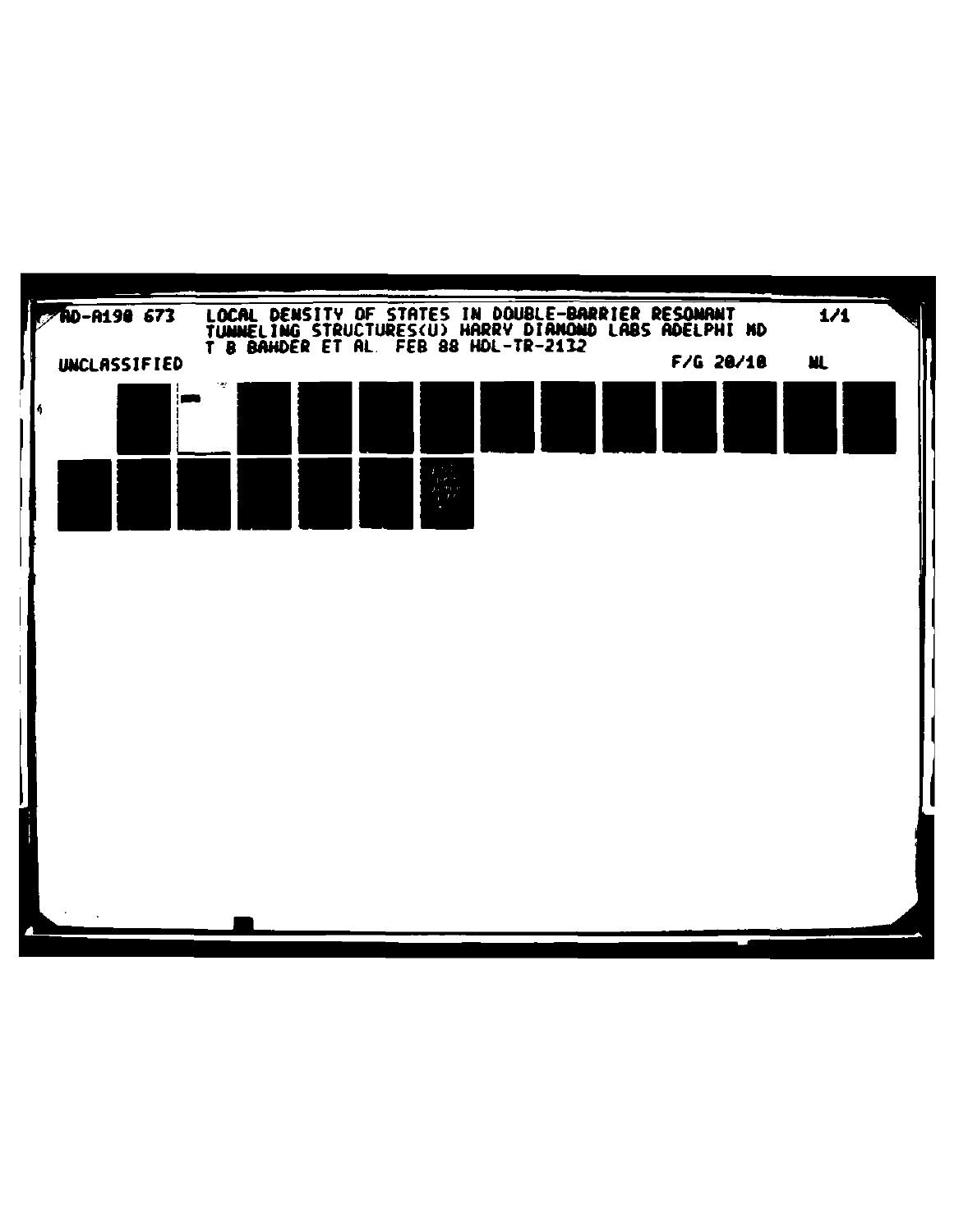

rest 1990 - 1990 - 1990 - 1990 - 1990 - 1990 - 1990 - 1990 - 1990 - 1990 - 1990 - 1990 - 1990 - 1990 - 1990 -

MICROCOPY RESOLUTION TEST CHART NATIONAL BUREAU OF STANDARDS-1963-1

 $\mathbf{r}_\mathbf{a}$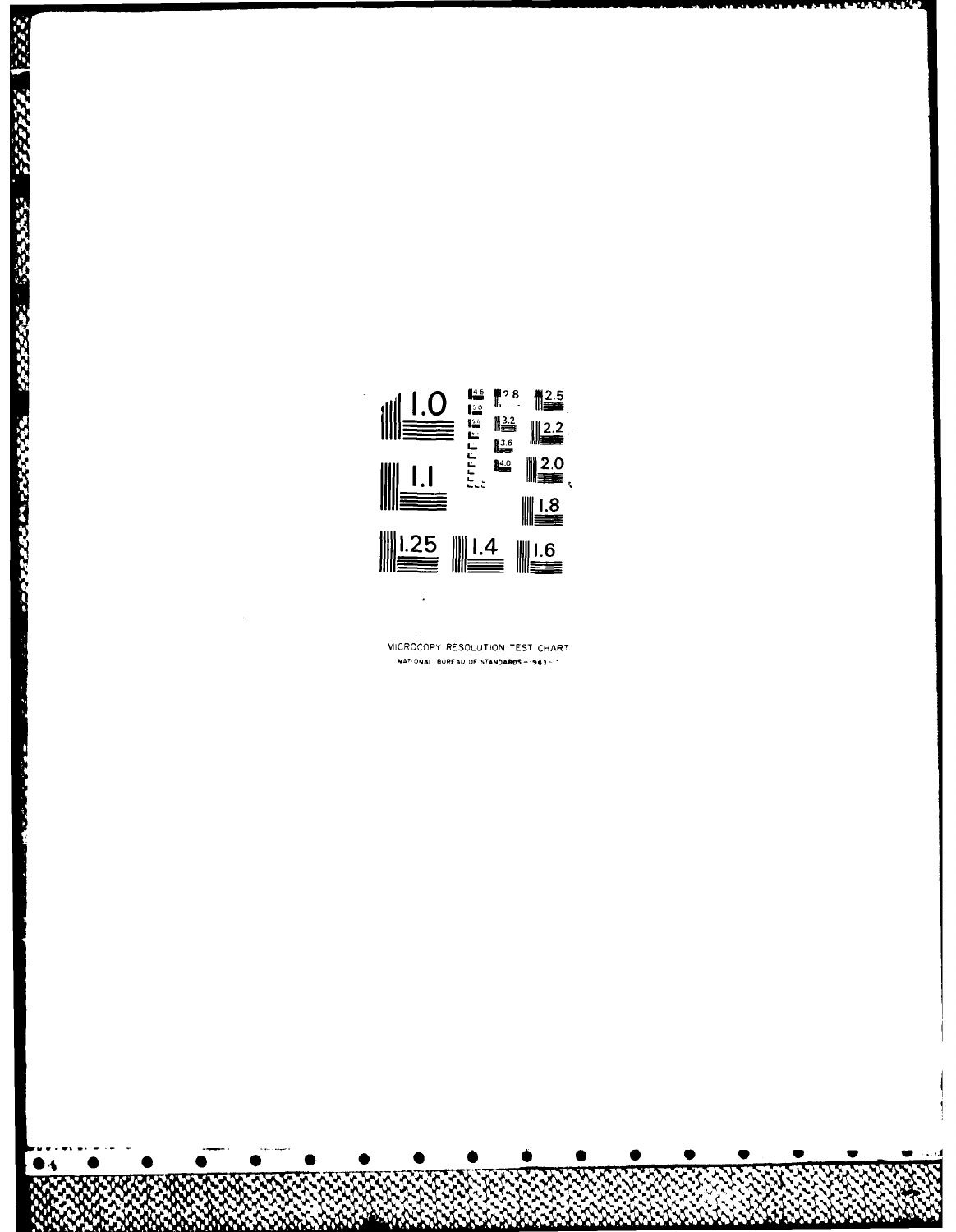# AD-A190 673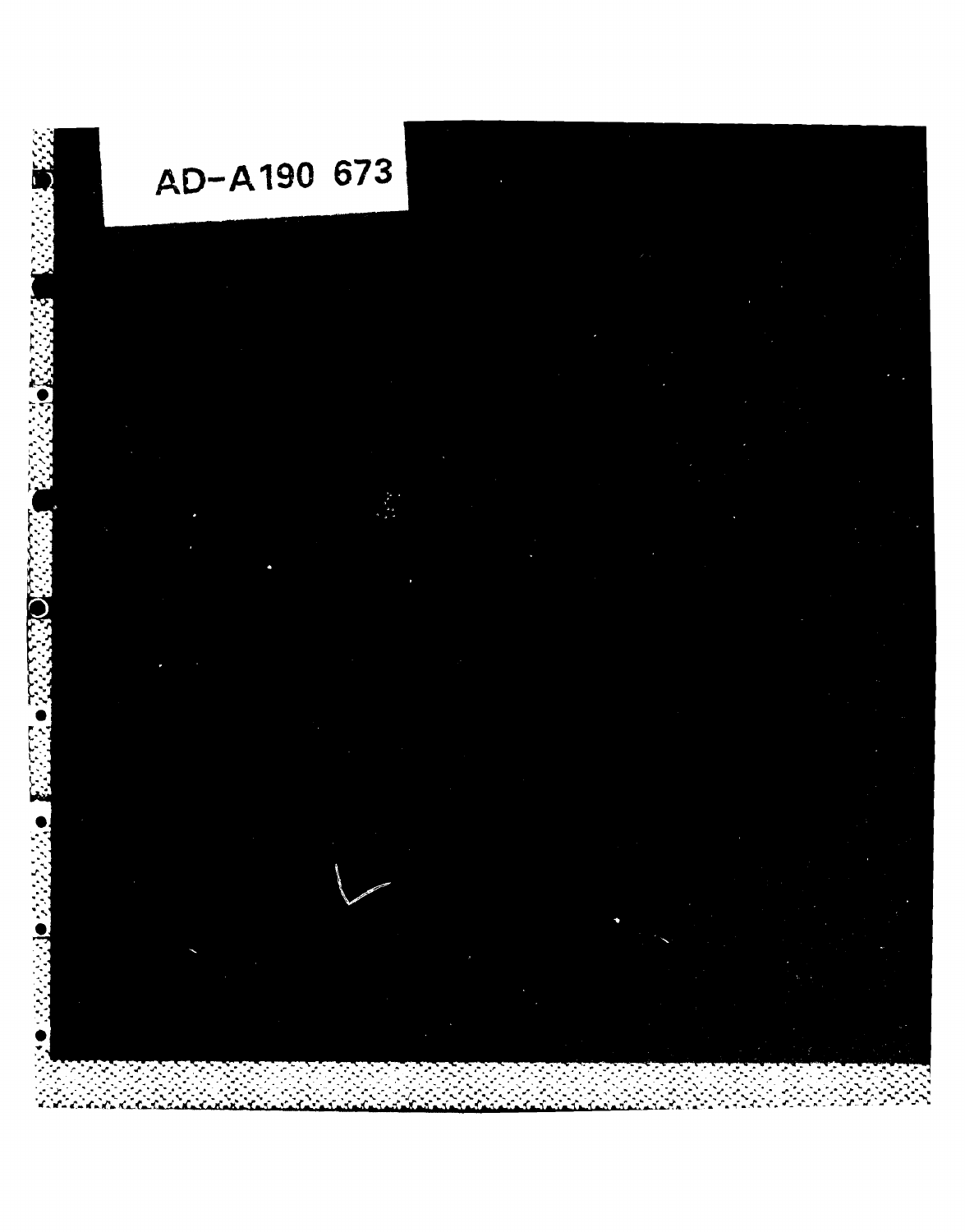The findings In this report are not to **be** construed **as** an official **Depart. ment of** the Army position unless so designated **by** other authorized documents.

Citation of manufacturers' or trade names **does** not constitute an **offl.** cial endorsement or approval of the use thereof.

Destroy this report when it **Is** no **longer** needed. Do **not** return it to the originator.

**9**

**S**

**S,**

**0"**

**S-::**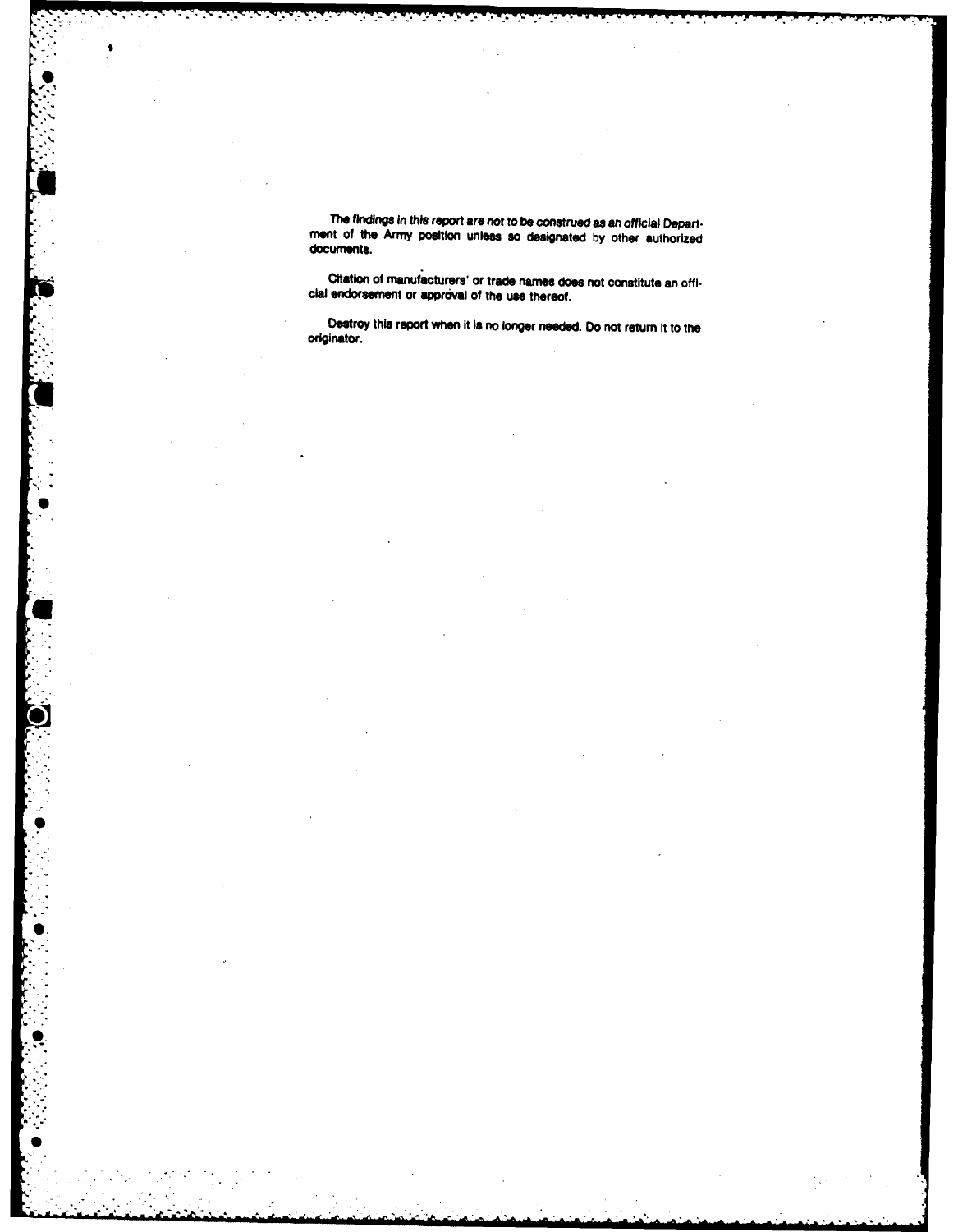**UNCLASSIFIED** 

|                                                          |                                                                         |                                                                                           | <b>REPORT DOCUMENTATION PAGE</b>                                                                                                                                                                                                                                                                                                                                                                                                                                                                                                                                                                                                                                                                                                                                             |                                                                                   |                                                                                            |                     | Form Approved<br>OMB No. 0704 0188<br>Exp. Date_Jun 30, 15 |
|----------------------------------------------------------|-------------------------------------------------------------------------|-------------------------------------------------------------------------------------------|------------------------------------------------------------------------------------------------------------------------------------------------------------------------------------------------------------------------------------------------------------------------------------------------------------------------------------------------------------------------------------------------------------------------------------------------------------------------------------------------------------------------------------------------------------------------------------------------------------------------------------------------------------------------------------------------------------------------------------------------------------------------------|-----------------------------------------------------------------------------------|--------------------------------------------------------------------------------------------|---------------------|------------------------------------------------------------|
| 1a REPORT SECURITY CLASSIFICATION<br><b>UNCLASSIFIED</b> |                                                                         |                                                                                           | 1b RESTRICTIVE MARKINGS                                                                                                                                                                                                                                                                                                                                                                                                                                                                                                                                                                                                                                                                                                                                                      |                                                                                   |                                                                                            |                     |                                                            |
| 2a SECURITY CLASSIFICATION AUTHORITY                     |                                                                         |                                                                                           | 3 DISTRIBUTION / AVAILABILITY OF REPORT                                                                                                                                                                                                                                                                                                                                                                                                                                                                                                                                                                                                                                                                                                                                      |                                                                                   |                                                                                            |                     |                                                            |
| 2b DECLASSIFICATION/DOWNGRADING SCHEDULE                 |                                                                         |                                                                                           | Approved for public release, distribution unlimited                                                                                                                                                                                                                                                                                                                                                                                                                                                                                                                                                                                                                                                                                                                          |                                                                                   |                                                                                            |                     |                                                            |
| HDL-TR-2132                                              |                                                                         | 4 PERFORMING ORGANIZATION REPORT NUMBER(S)                                                |                                                                                                                                                                                                                                                                                                                                                                                                                                                                                                                                                                                                                                                                                                                                                                              |                                                                                   | 5 MONITORING ORGANIZATION REPORT NUMBER(5)                                                 |                     |                                                            |
|                                                          | 6a NAME OF PERFORMING ORGANIZATION                                      |                                                                                           | 6b OFFICE SYMBOL                                                                                                                                                                                                                                                                                                                                                                                                                                                                                                                                                                                                                                                                                                                                                             |                                                                                   | 7a NAME OF MONITORING ORGANIZATION                                                         |                     |                                                            |
| Harry Diamond Laboratories                               |                                                                         | (If applicable)<br>SLCHD-ST-RA                                                            |                                                                                                                                                                                                                                                                                                                                                                                                                                                                                                                                                                                                                                                                                                                                                                              |                                                                                   |                                                                                            |                     |                                                            |
| 6c. ADDRESS (City, State, and ZIP Code)                  |                                                                         |                                                                                           | 7b ADDRESS (City, State, and ZIP Code).                                                                                                                                                                                                                                                                                                                                                                                                                                                                                                                                                                                                                                                                                                                                      |                                                                                   |                                                                                            |                     |                                                            |
|                                                          | 2800 Powder Mill Road<br>Adelphi, MD 20783-1197                         |                                                                                           |                                                                                                                                                                                                                                                                                                                                                                                                                                                                                                                                                                                                                                                                                                                                                                              |                                                                                   |                                                                                            |                     |                                                            |
| <b>ORGANIZATION</b>                                      | 8a. NAME OF FUNDING / SPONSORING                                        |                                                                                           | <b>8b OFFICE SYMBOL</b><br>(If applicable)                                                                                                                                                                                                                                                                                                                                                                                                                                                                                                                                                                                                                                                                                                                                   |                                                                                   | 9 PROCUREMENT INSTRUMENT IDENTIFICATION NUMBER                                             |                     |                                                            |
|                                                          | U.S. Army Laboratory Command<br>8c. ADDRESS (City, State, and ZIP Code) |                                                                                           | AMSLC                                                                                                                                                                                                                                                                                                                                                                                                                                                                                                                                                                                                                                                                                                                                                                        | 10 SOURCE OF FUNDING NUMBERS                                                      |                                                                                            |                     |                                                            |
|                                                          |                                                                         |                                                                                           |                                                                                                                                                                                                                                                                                                                                                                                                                                                                                                                                                                                                                                                                                                                                                                              | PROGRAM                                                                           | <b>PROJECT</b>                                                                             | TASK                | WORK UNIT                                                  |
|                                                          | 2800 Powder Mill Road<br>Adelphi, MD 20783-1145                         |                                                                                           |                                                                                                                                                                                                                                                                                                                                                                                                                                                                                                                                                                                                                                                                                                                                                                              | ELEMENT NO<br>61101A                                                              | NO 1L1611-<br>01A91A                                                                       | NO.                 | ACCESSION NO                                               |
|                                                          | 11 TITLE (Include Security Classification)                              |                                                                                           |                                                                                                                                                                                                                                                                                                                                                                                                                                                                                                                                                                                                                                                                                                                                                                              |                                                                                   |                                                                                            |                     |                                                            |
|                                                          |                                                                         |                                                                                           | Local Density of States in Double-Barrier Resonant Tunneling Structures                                                                                                                                                                                                                                                                                                                                                                                                                                                                                                                                                                                                                                                                                                      |                                                                                   |                                                                                            |                     |                                                            |
|                                                          | 12 PERSONAL AUTHOR(S)                                                   |                                                                                           |                                                                                                                                                                                                                                                                                                                                                                                                                                                                                                                                                                                                                                                                                                                                                                              |                                                                                   |                                                                                            |                     |                                                            |
|                                                          |                                                                         |                                                                                           | Thomas B. Bahder, John D. Bruno, Ralph G. Hay, and Clyde A. Morrison                                                                                                                                                                                                                                                                                                                                                                                                                                                                                                                                                                                                                                                                                                         |                                                                                   |                                                                                            |                     |                                                            |
| 13a TYPE OF REPORT<br>Interim                            |                                                                         | 13b TIME COVERED                                                                          | FROM Dec 1986 TOApril 1987                                                                                                                                                                                                                                                                                                                                                                                                                                                                                                                                                                                                                                                                                                                                                   | 14 DATE OF REPORT (Year, Month, Day)<br>February 1988                             |                                                                                            |                     | <b>15 PAGE COUNT</b><br>18                                 |
|                                                          | 16 SUPPLEMENTARY NOTATION                                               |                                                                                           |                                                                                                                                                                                                                                                                                                                                                                                                                                                                                                                                                                                                                                                                                                                                                                              |                                                                                   |                                                                                            |                     |                                                            |
|                                                          |                                                                         |                                                                                           | HDL project: AE9755, AMS code: 611101.91A0011                                                                                                                                                                                                                                                                                                                                                                                                                                                                                                                                                                                                                                                                                                                                |                                                                                   |                                                                                            |                     |                                                            |
| 17                                                       | <b>COSATI CODES</b>                                                     |                                                                                           |                                                                                                                                                                                                                                                                                                                                                                                                                                                                                                                                                                                                                                                                                                                                                                              | 18 SUBJECT TERMS (Continue on reverse if necessary and identify by block number). |                                                                                            |                     |                                                            |
| <b>GROUP</b><br>SUB-GROUP<br><b>FIELD</b>                |                                                                         | Quantum well, microelectronics, density of states, resonant tunneling, gallium            |                                                                                                                                                                                                                                                                                                                                                                                                                                                                                                                                                                                                                                                                                                                                                                              |                                                                                   |                                                                                            |                     |                                                            |
| 20<br>20                                                 | 10<br>12                                                                |                                                                                           | arsenide $\curvearrowleft$ .                                                                                                                                                                                                                                                                                                                                                                                                                                                                                                                                                                                                                                                                                                                                                 |                                                                                   |                                                                                            |                     |                                                            |
|                                                          |                                                                         |                                                                                           | 19 ABSTRACT (Continue on reverse if necessary and identify by block number).<br>We calculate the local density of states between the barriers of a double-barrier resonant tunneling structure within<br>the context of a simplified model. As the area of the barriers increases, there is a smooth crossover in the density of states<br>from a three-dimensional square root of energy behavior to a two-dimensional step-like behavior. The local one-<br>dimensional density of states corresponding to a fixed electron momentum transverse to the barriers is also calculated<br>and shows sharp peaks at energies corresponding to the quasi-bound states between the wells. The width of the lowest<br>quasi-bound state is computed as a function of barrier area. |                                                                                   |                                                                                            |                     |                                                            |
|                                                          | 22a NAME OF RESPONSIBLE NOIN DUAL                                       | 20 DISTRIBUTION AVAILABLITY OF ABSTRACT<br><b>ELUNCLASSIFIED UNUMITED.</b> CL SAME AS PPT | $\square$ of $\in$ users                                                                                                                                                                                                                                                                                                                                                                                                                                                                                                                                                                                                                                                                                                                                                     | UNCLASSIFIED                                                                      | IT ABSTRACT SECURITY CLASS FICATION<br>22b TELEPHONE (Include Area Code) 22c OFFICE SYMBOL |                     |                                                            |
|                                                          | Thomas B. Bahder                                                        |                                                                                           | 83 APR edition may hell sed until exhausted.                                                                                                                                                                                                                                                                                                                                                                                                                                                                                                                                                                                                                                                                                                                                 | (202) 394-2042                                                                    |                                                                                            |                     | SLCHD-ST-RA                                                |
| <b>DD FORM 1473, 84 MAR</b>                              |                                                                         |                                                                                           | All lather edit lans are i tish ete                                                                                                                                                                                                                                                                                                                                                                                                                                                                                                                                                                                                                                                                                                                                          |                                                                                   |                                                                                            | <b>UNCLASSIFIED</b> | $S(t, P^+Y, t, \Delta)$ SP(ATON OF THIS PACE)              |

**BEST AND STATES SERVICE** 

 $\frac{1}{\sqrt{2}}$ 

133333

Ī,

 $\mathbf{z}$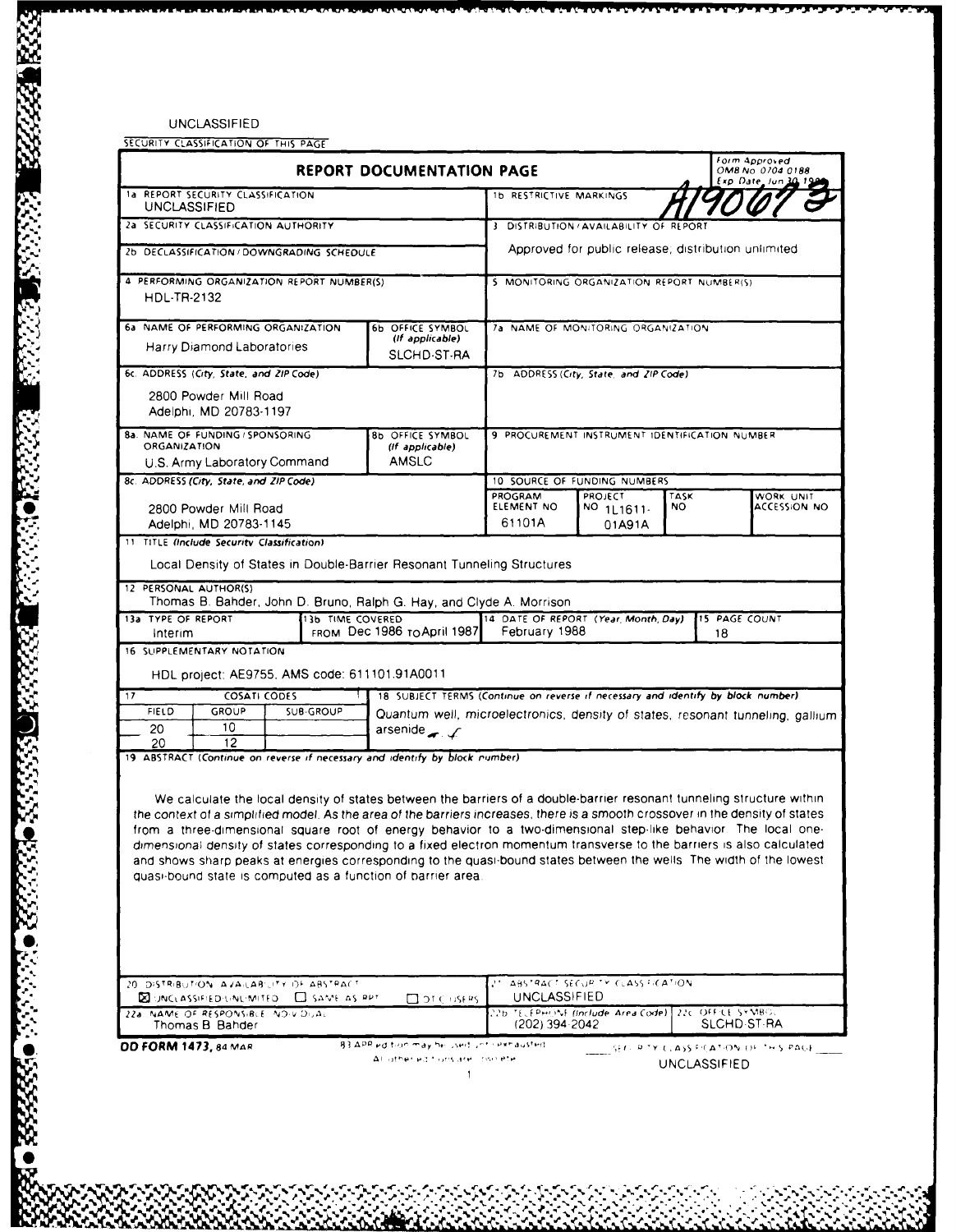# CONTENTS

# Page

# FIGURES

| 2. Dimensionless density of states between barriers plotted as a<br>function of dimensionless electron energy  12 |  |
|-------------------------------------------------------------------------------------------------------------------|--|
|                                                                                                                   |  |
| 4. One-dimensional density of states plotted versus $E_2/E_0$ 15                                                  |  |

| Accession For                |
|------------------------------|
| NTIS GRA&I                   |
| DTIC TAB                     |
| Unannounced<br>Justification |
|                              |
| By                           |
| Distribution/                |
| Availability Codes           |
| $k \in \Omega$ and/or        |
| Special<br>Dist              |
|                              |
|                              |
|                              |
|                              |

**% % %**

• . ,, . . W ". . , . . . .. ,. .. . . . -. ,, ., ,. -. - -.~ . **.**<sup>A</sup>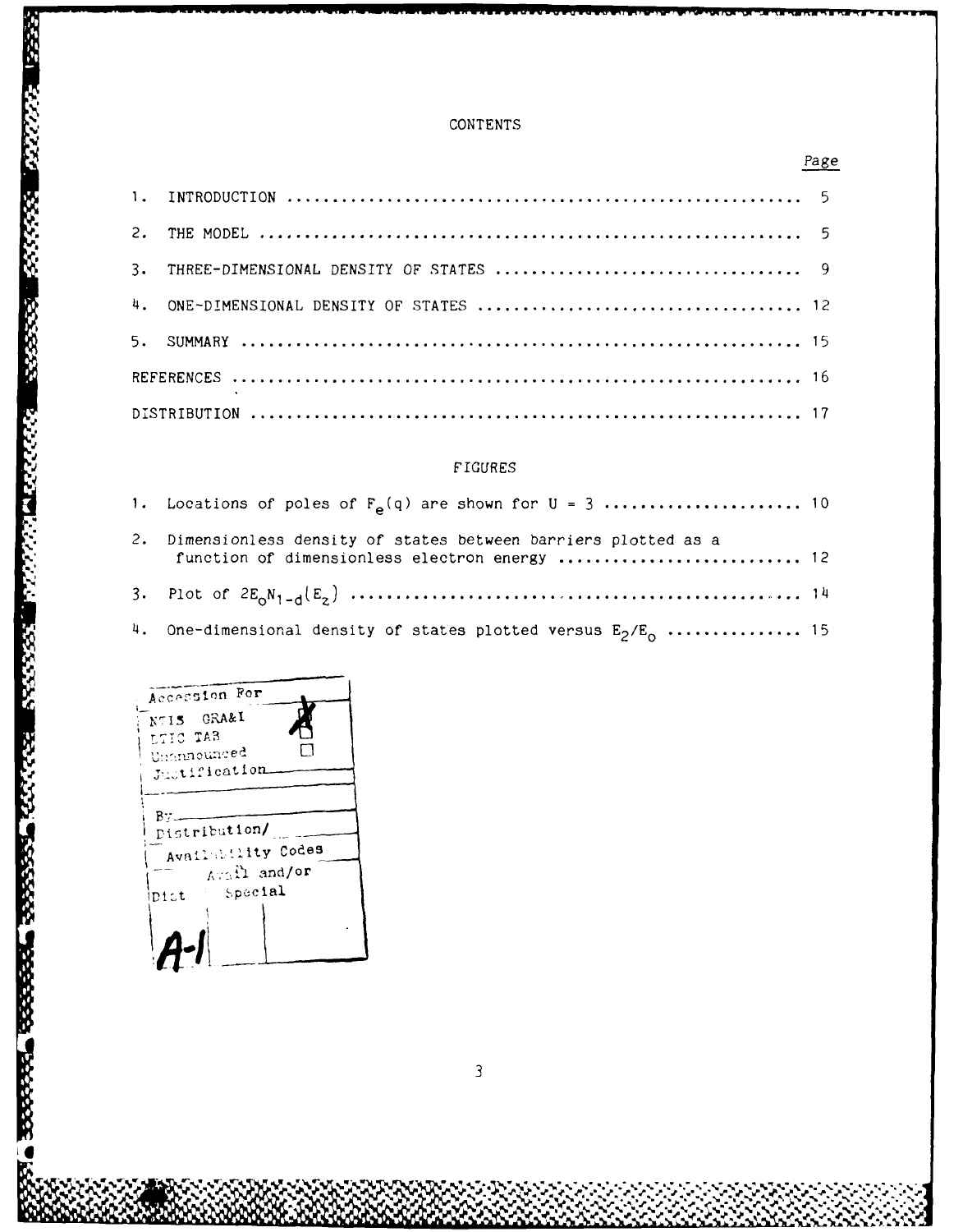#### **1.** INTRODUCTION

**.1**

Recent advances in semiconductor growth techniques have led to a widespread interest in the physics of ultra-small semiconducting systems. Quantum wells, superlattices, double-barrier resonant tunneling structures, and a variety of other exotic structures have become the objects of extensive investigation [1,2]. The interest in these ultra-small systems is motivated by two factors. First, their optical and electrical properties have quasi-twodimensional (2-d) features which frequently offer distinct advantages in device applications. Second, actual physical systems whoso electron dynamics are quasi-2-d provide one with a rich testing ground for theoretical models.

One of the systems attracting considerable attention is the double-barrier resonant tunneling (DBRT) structure [3]. A typical structure consists of two thin -50 A AlGaAs layers, separated by an equally thin (-50 A) GaAs layer, all of which are embedded in a single GaAs crystal. The regions to the left and right of the barriers (usually beyond spacer layers) are n-doped and usually electrically contacted for transport studies. Current-voltage characteristics of this device show an enhancement in the current when the applied voltage -aligns the quasi-Fermi energy of incoming electrons with the energies of the quasi-bound states in the quantum well region. A number of theoretical calculations have been done to describe the nonlinear current response [4-16] in this system. However, controversy still exists regarding the basic mechanism behind the nonlinearity [14,15,17-20]. Despite the large number of studies to date, we have not found in the literature any calculation of the local density of states (DOS) for even a highly simplified model of a DBRT structure. The local DOS provides information about resonant states and gives one a quantitative measure of the extent to which the dynamics are quasi-2-d. The purpose of this paper is to present such a calculation.

In section 2, using a simple model potential, we calculate the eigenvalues and eigenfunctions of an effective mass Schroedinger equation. These results are used in section 3 to compute the local DOS in the quantum well region of the potential. In section 4, we relate this local DOS to an integral of a one-dimensional (1-d) DOS. This latter DOS has sharp peaks at energies corresponding to the quasi-bound states between barriers.

#### 2. THE MODEL

**in. 1999. The Second Manual Property of Manual Property of Manual Property of Property of Property of Property** 

We consider a simplified model, which is defined by the following effective mass Hamiltonian:

$$
H = -\frac{\hbar^2}{2m_c} \nabla^2 + V(z) , \qquad (1)
$$

where  $m_{\alpha}$  is the effective mass of electrons at the bottom of the GaAs conduction band and the double barrier potential,  $V(z)$ , is

$$
V(z) = V_0 \delta(z + a) + V_0 \delta(z - a) \quad . \tag{2}
$$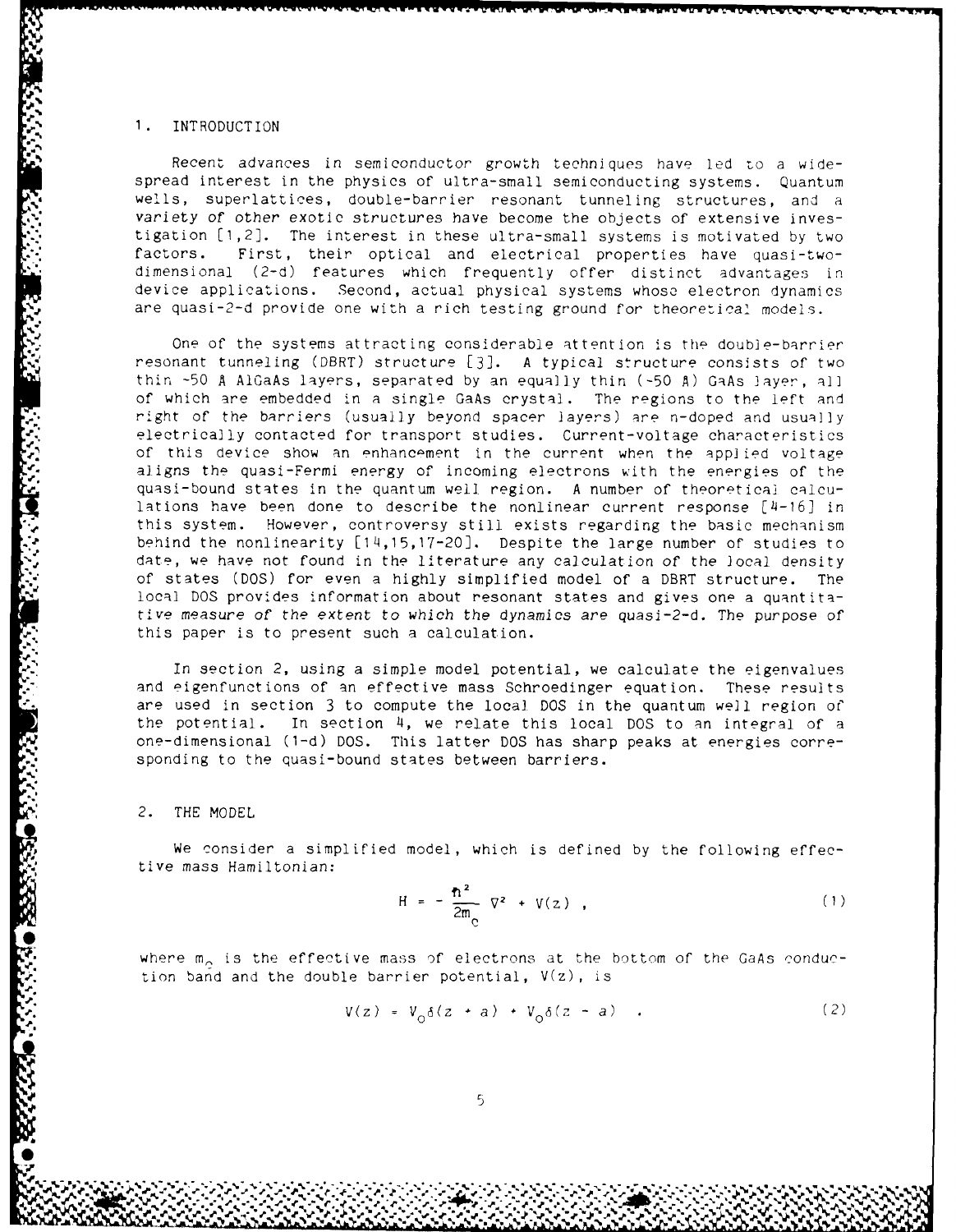In this model, the two AlGaAs potential barriers have been replaced by delta function barriers of strength  $V_{0}$ , separated by a distance 2a along the z-axis (the growth direction). The parameter  $V_{\Omega}$  is given by

$$
V_o = b \Delta V_c \qquad (3)
$$

where  $\Delta V_{\alpha}$  is the conduction band discontinuity and b is the barrier width.

We solve the one-electron Schroedinger equation

$$
H\Psi(\vec{r}) = E\Psi(\vec{r}) \qquad (4)
$$

subject to periodic boundary conditions in the x- and y-directions

$$
\Psi(x+L, y, z) = \Psi(x, y, z), \qquad (5a)
$$

$$
\Psi(x, y+L, z) = \Psi(x, y, z)
$$
 (5b)

Since equation (4) is separable, we can write the wavefunction in the product form

$$
\Psi(\vec{r}) = \frac{1}{L} e^{-i\vec{k}} \mathbf{1} \cdot \vec{r} \qquad \psi(z) \qquad (6)
$$

where  $\vec{k}_{\parallel}$  =  $(k_x, k_y, 0)$ ,  $k_x$  =  $2\pi n_x/L$ ,  $k_y$  =  $2\pi n_y/L$ , and  $n_x$ ,  $n_y$  take the integer values  $\overline{0}$ ,  $\pm 1$ ,  $\pm 2$ ,.... The z-part of the wavefunction,  $\psi(z)$ , satisfies the reduced equation

$$
\psi^{\dagger}{}(z) + \frac{2m}{\hbar^2} \left[ \varepsilon - V(z) \right] \psi(z) = 0 \quad , \tag{7}
$$

where  $\epsilon = E - \hbar^2 \vec{k}_1^2 / 2m_c$ . For  $\psi(z)$ , we choose the vanishing boundary conditions

 $\psi(-\frac{L}{2}) = 0$ , (8a)

$$
\psi\left(\frac{L}{2}\right) = 0 \quad . \tag{8b}
$$

The presence of the delta functions imposes two jump discontinuity conditions on the derivative of  $\psi(z)$  at the delta function positions, which are given by

$$
\psi^{\dagger}(-a + 0^+) - \psi^{\dagger}(-a - 0^+) = \Upsilon \psi(-a) , \qquad (9a)
$$

$$
\psi' (a + 0^+) - \psi' (a - 0^+) = \gamma \psi(a) \qquad (9b)
$$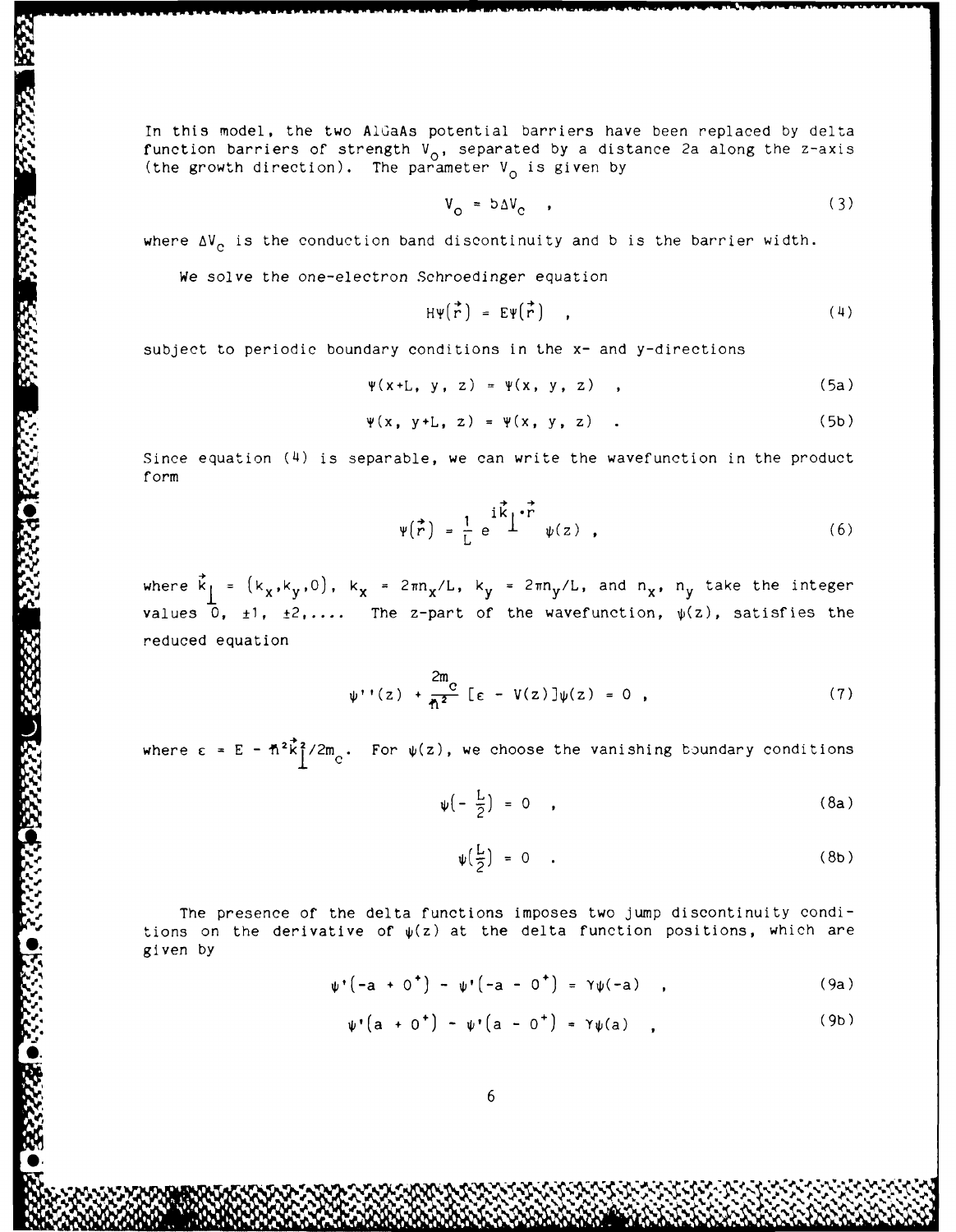where  $Y = 2m<sub>c</sub>V<sub>o</sub>/\hbar^2$ , and  $0^+$  is a positive infinitesimal quantity. These two conditions may be found by integrating equation (7) over the infinitesimal<br>intervals (-a - 0<sup>+</sup>, -a + 0<sup>+</sup>) and (a - 0<sup>+</sup>, a + 0<sup>+</sup>). In addition, we require the wavefunction to be continuous at the delta function positions

$$
\psi(-a - 0^+) = \psi(-a + 0^+) , \qquad (10a)
$$

$$
\psi(a - 0^+) = \psi(a + 0^+) . \qquad (10b)
$$

To look for a solution to equation (7), we take advantage of symmetry and solve the eigenvalue problem in the region 0 **<** z **<** L/2. We then look for even wavefunctions of the form

$$
\psi_{ck}(z) = \begin{cases} A_1(k)\cos(kz) & , & 0 < z < a \\ A_2(k)\cos(kz) + A_3(k)\sin(kz) & , & a < z < \frac{L}{2} \end{cases}
$$
 (11)

and odd wavefunctions of the form

E.S.C

223223

27.77.77

**Extends of** 

$$
y_{0k}(z) = \begin{cases} B_1(k)\sin(kz) & , 0 < z < a \\ B_2(k)\cos(kz) + B_3(k)\sin(kz) & , a < z < \frac{L}{2} \end{cases}
$$
 (12)

For the even wavefunctions, when we impose the conditions in equations (8b), (9b), and (10b), we get a set of three homogeneous equations for  $A_1(k)$ ,  $A_2(k)$ , and  $A_2(k)$ . To have a nontrivial solution, we require the determinant of the and odd wavefunctions of the form<br>  $\psi_{0k}(z) = \begin{cases} B_1(k) \sin(kz) & , 0 \le z \le a \\ B_2(k) \cos(kz) + B_3(k) \sin(kz) & , a \le z \le \frac{L}{2} \end{cases}$ . (12)<br>
For the even wavefunctions, when we impose the conditions in equations (8b),<br>
(9b), and (10b), we ge which label the even-parity states:

$$
\frac{\gamma}{k} \cos(ka) \sin(k\ell - ka) + \cos(k\ell) = 0
$$
 (13a)

Here we have used the convenient definition  $l = L/2$ . Solving the three homogeneous equations for the ratios, we find

$$
\frac{A_3(k)}{A_1(k)} = \frac{\gamma}{k} \cos^2(ka) ,
$$
 (13b)

$$
\frac{A_2(k)}{A_1(k)} = 1 - \frac{\gamma}{k} \sin(ka) \cos(ka) \quad . \tag{13c}
$$

Applying the same boundary conditions to the odd solutions given in equation (12) and setting the determinant of the coefficient matrix to zero, we obtain the equation satisfied by the allowed wavevectors labelling the oddparity states:

$$
\frac{\gamma}{k} \sin(ka) \sin(k\ell - ka) + \sin(k\ell) = 0
$$
 (14a)

'V **j.. %** • , **% , % % %** *--.* .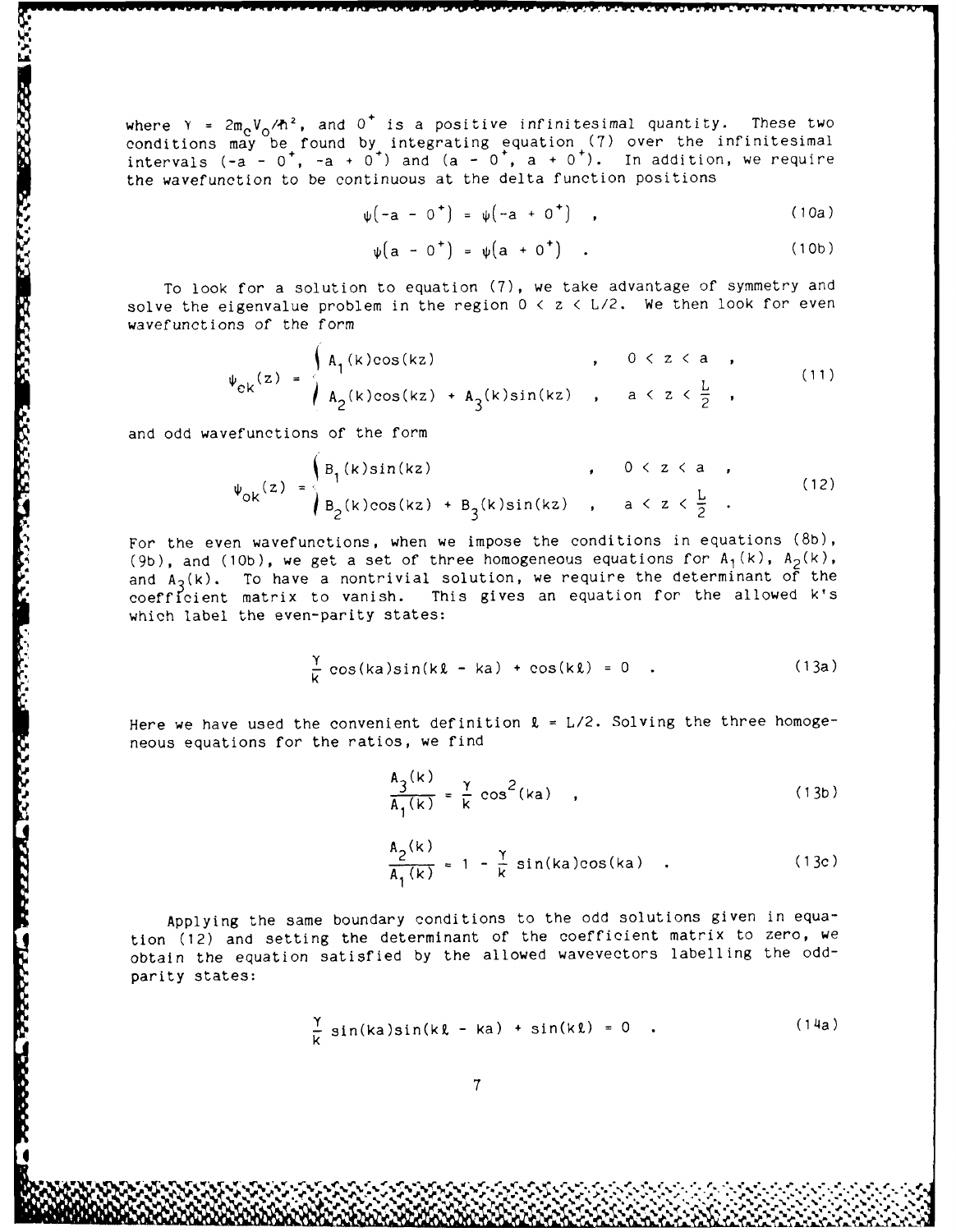Solving the associated system of equations leads to

$$
\frac{B_2(k)}{B_1(k)} = -\frac{\gamma}{k} \sin^2(ka) \quad , \tag{14b}
$$

$$
\frac{B_3(k)}{B_1(k)} = 1 + \frac{\gamma}{k} \sin(ka) \cos(ka) \quad . \tag{14c}
$$

The constants  $A_1$  and  $B_1$  are evaluated from the normalization condition

$$
\int_{-\ell}^{+\ell} |\psi_{\alpha k}(z)|^2 dz = 1 ,
$$

where  $\alpha = e$  (o) for the even (odd) solutions. We find

$$
\frac{1}{A_1^2(k)} = \ell \left\{ 1 + \frac{\sin(2ka)}{2k\ell} + \left( 1 - \frac{a}{\ell} \right) \left[ \left( \frac{\gamma}{2k} \right)^2 \sin^2(2ka) - \frac{\gamma}{k} \sin(2ka) + \left( \frac{\gamma}{k} \right)^2 \cos^4(ka) \right] \right\}
$$

$$
+ \frac{1}{k\ell} \cos k(\ell+a) \sin k(\ell-a) \left[ \left( \frac{\gamma}{2k} \right)^2 \sin^2(2ka) - \frac{\gamma}{k} \sin(2ka) - \left( \frac{\gamma}{k} \right)^2 \cos^4(ka) + 1 \right]
$$

$$
-\frac{2}{k\ell} \frac{\gamma}{k} \left[ \frac{\gamma}{2k} \sin(2ka) - 1 \right] \cos^2(ka) \sin k(\ell+a) \sin k(\ell-a) \Bigg\} , \qquad (15)
$$

and

**RESERVE** 

**ARTICLE AND MANAGER** 

222224

$$
\frac{1}{B_1^2(k)} = \ell \left( 1 - \frac{\sin(2ka)}{2k\ell} + \left( 1 - \frac{a}{\ell} \right) \frac{\gamma}{k} \left\{ \sin(2ka) + \frac{\gamma}{k} \left[ \sin^*(ka) + \frac{1}{4} \sin^2(2ka) \right] \right\} + \frac{1}{k\ell} \cos k(\ell+a) \sin k(\ell-a) \left\{ \left( \frac{\gamma}{k} \right)^2 \left[ \sin^*(ka) - \frac{1}{4} \sin^2(2ka) \right] - \frac{\gamma}{k} \sin(2ka) - 1 \right\} - \frac{2}{k\ell} \frac{\gamma}{k} \left[ \frac{\gamma}{2k} \sin(2ka) + 1 \right] \sin^2(ka) \sin k(\ell+a) \sin k(\ell-a) \right) . \tag{16}
$$

The energy eigenvalues associated with the eigenfunctions in equation (6) are given by

$$
E_{K\alpha}^* = \frac{\pi^2 \vec{k}^2}{2m_c} \quad . \tag{17}
$$

With vanishing boundary conditions on  $\psi(z)$  at  $z = \pm \ell$ , the limit of zero strength deita functions  $(Y \rightarrow 0)$  is identical to the limit where the delta functions are placed on the boundaries  $(a + \ell)$ . In both cases one recovers the 1-d particle in a box problem, where  $A_3/A_1 = B_2/B_1 = 0$ ,  $A_2/A_1 = B_3/B_1 = 1$ , and  $A_1 = B_1 = (2/L)^{1/2}$ .

**00** *P*

**0Z** *lkw* **V1 0%. <sup>1</sup> ~iV. PI** 4% **~\*~\*4 ,~ %**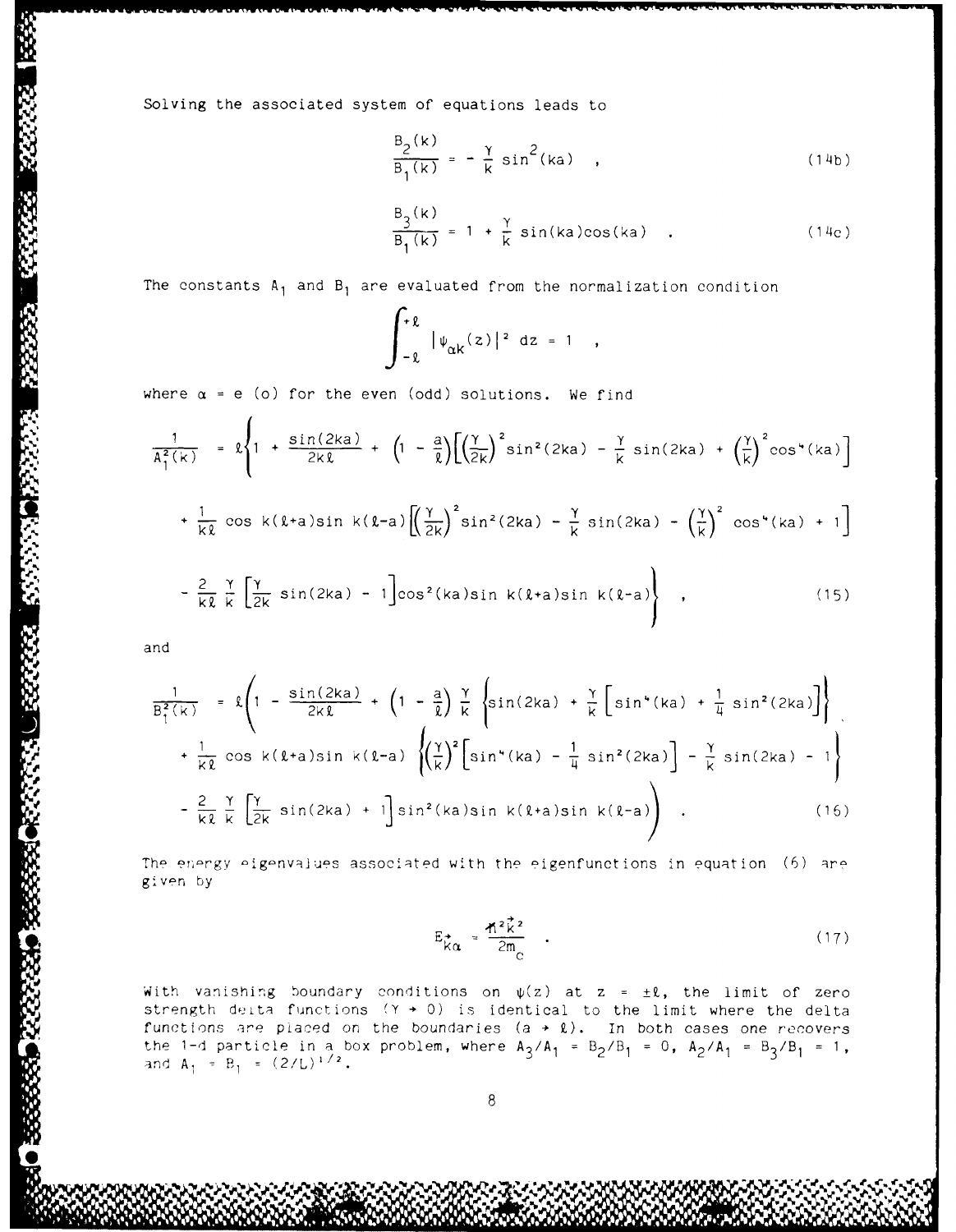## 3. THREE-DIMENSIONAL DENSITY OF STATES

We now construct the single-particle Green's function

$$
G(\vec{r}, \vec{r}^{\prime}; E) = \sum_{\vec{k}} \sum_{\alpha} \sum_{\kappa} \frac{\Psi_{\alpha \vec{k}}(\vec{r}) \Psi_{\alpha \vec{k}}^{\dagger}(\vec{r}^{\prime})}{E - E_{\vec{k}}^{\dagger} + i0^{\dagger}}, \qquad (18)
$$

where the eigenstates  $\Psi_{\vec{a}}(\vec{r})$  are given by equations (6), (11), and (12), and  $\begin{bmatrix} 0 \\ 0 \end{bmatrix}$ , and  $\begin{bmatrix} 0 \\ 0 \end{bmatrix}$ , and  $\begin{bmatrix} 0 \\ 0 \end{bmatrix}$ , and  $\begin{bmatrix} 0 \\ 0 \end{bmatrix}$  $\mathbf{k}$  =  $\left(\mathbf{k_{1}}, \ \mathbf{k_{1}}\right)$ . Here  $\mathbf{\alpha}$  (equal to e or o) labels a state's parity,  $\mathbf{\vec{k}_{1}}$  =  $\left(\mathbf{k_{2}}, \mathbf{k_{3}}\right)$  $\mathsf{k}_{_{\mathbf{V}}}$ ), and  $\mathsf{k}_{_{\mathbf{N}}}$  are given by the roots of equations (13a) and (14a) for even- and odd-parity states, respectively. Using the Green's function, we calculate the local DOS (including both spins):

$$
D(z,E) = -\frac{2}{\pi} Im G(\vec{r},\vec{r};E)
$$
  

$$
= \frac{2}{L^2} \sum_{\vec{k}_1} \sum_{\alpha} \sum_{\kappa_\alpha} |\psi_{\alpha k_\alpha}(z)|^2 \delta(E - E_{\vec{k}}).
$$

In the limit when the system size goes to infinity, with "a" heid and  $r$ stant, the density of allowed wavevectors becomes  $2\pi/L$ . This allows is the change the sums in equation (20) to integrals:

$$
D(z,E) = \frac{L}{4\pi^3} \int_{-\infty}^{+\infty} d^2k \int_0^{\infty} dk \int_{\alpha} |\psi_{\alpha k}(z)|^2 \delta(E - E_{k}^{+}) .
$$

The integration over  $\vec{k}_{\parallel}$  =  $(k_x, k_y)$  is over all positive and negative wavever tors, whereas the z-component wavevector, k, is integrated over positive values only. Using the explicit form of the wavefunctions and changing to spherical momentum coordinates, we have for the region  $-a < z < +a$ 

$$
D(z,E) = \frac{1}{8a_0^3E_0} \int_0^{(\pi/2)\left(E/E_0\right)^{1/2}} dq \left[F_e(q)\cos^2\left(\frac{z}{a}q\right) + F_o(q)\sin^2\left(\frac{z}{a}q\right)\right],
$$

where

22222

**BASES COMPANY AND STATE** 

ಬಲಾಯ ಕಾರ್ಯಾಂಡಿ ಮಾಡಬಹುದಾಗಿದೆ.<br>ಹಾಗೂ ಮಾಡಿ ಮಾಡಿ ಮಾಡಬಹುದಾಗಿದೆ.

$$
F_e(q) = \frac{q^2}{q^2 + U^2 \cos^2(q) - Uq \sin(2q)} = \frac{1}{\left|1 + \frac{iU}{2q} \left(1 + e^{i2q}\right)\right|^2},
$$
 (23a)

$$
F_0(q) = \frac{q^2}{q^2 + U^2 \sin^2(q) + Uq \sin(2q)} = \frac{1}{\left|1 + \frac{iU}{2q} (1 - e^{i2q})\right|^2},
$$
 (23b)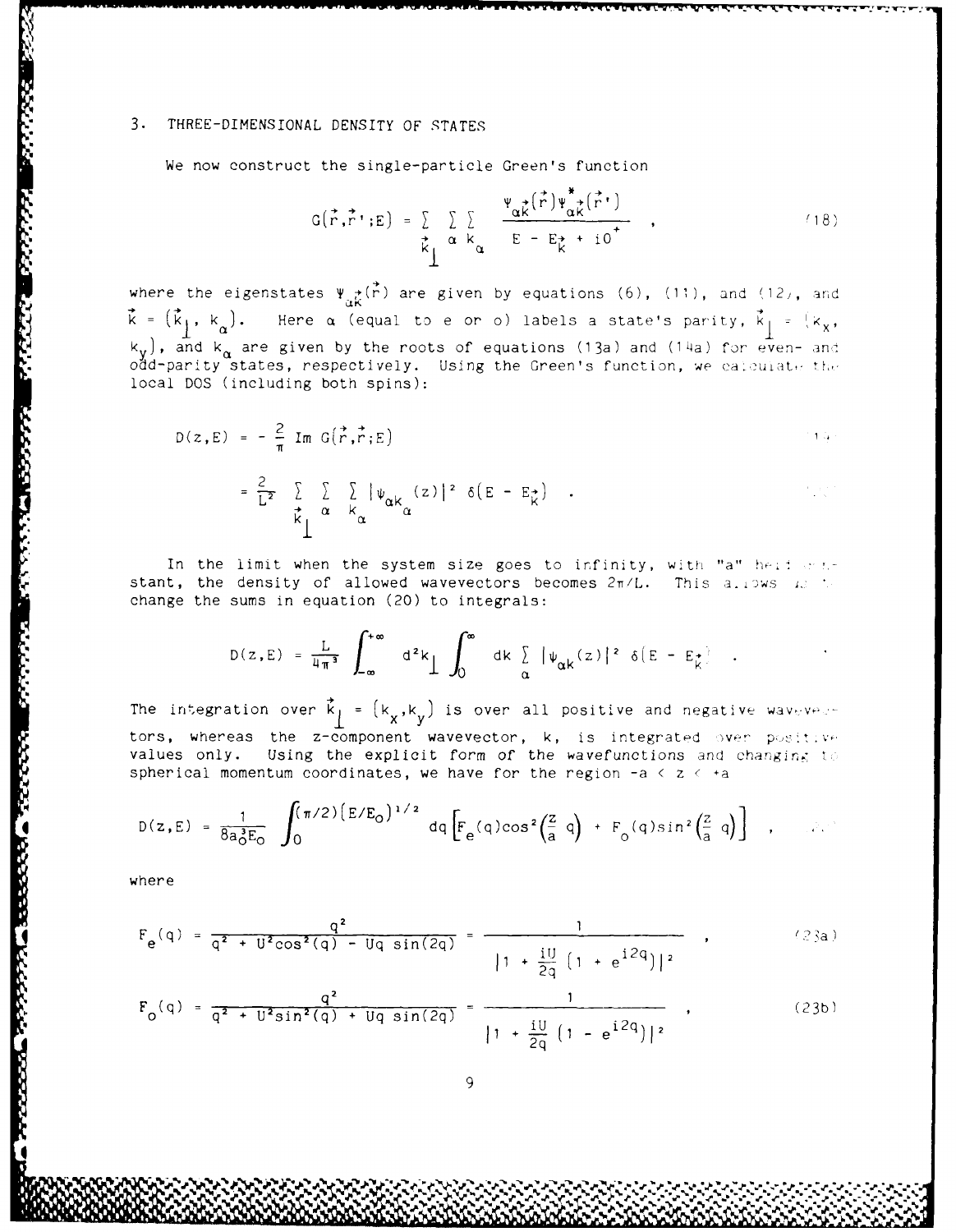the dimensionless potential strength U is defined by U =  $\gamma a = 2mV_0a/M^2$ , and a convenient energy scale, **E0** = 7<sup>2</sup> <sup>2</sup> /8m ca <sup>2</sup> , has been introduced. The functions  $\mathtt{F}_{_{\mathbf{O}}}(q)$  and  $\mathtt{F}_{_{\mathbf{O}}}(q)$  are related to the wavefunction amplitudes by

$$
\lim_{\begin{array}{c} a/\ell \to 0 \\ a/\ell \to 0 \end{array}} \ell A_1^2 \left(\frac{q}{a}\right) = F_e(q) ,
$$
\n
$$
\lim_{\begin{array}{c} a/\ell \to 0 \\ a/\ell \to 0 \end{array}} \ell B_1^2 \left(\frac{q}{a}\right) = F_o(q) .
$$

The local DOS given by equation (22) is a sum of two terms. The term containing  $F_{\rho}(q)$  gives the local density of even states in the well, and the term with  $\vec{F}_0(q)$  gives the local density of odd states. Each function  $F_{\alpha}(q)$ ,  $\alpha = e$ or o, is an even function with an infinite sequence of (complex conjugate) pairs of simple poles in the complex q-plane (see fig. **7).** Each pair of poles with Re(q) > 0 corresponds to one resonance. In the limit  $U \rightarrow 0$  (no deltafunction barriers), these poles move away from the real-q axis to infinity ana  $F_{\alpha}(q) \rightarrow 1$  on the real axis. In this limit,  $D(z,E)$  is simply the local DOS for a free electron gas in a box of volume 2aL<sup>2</sup>.



Figure 1. Locations of poles of  $F_e(q)$  are shown for U = 3. Poles of  $F_{\alpha}(q)$  (not shown) lie between poles of  $F_{\alpha}(q)$ .

**10**

**%**

**0. %%**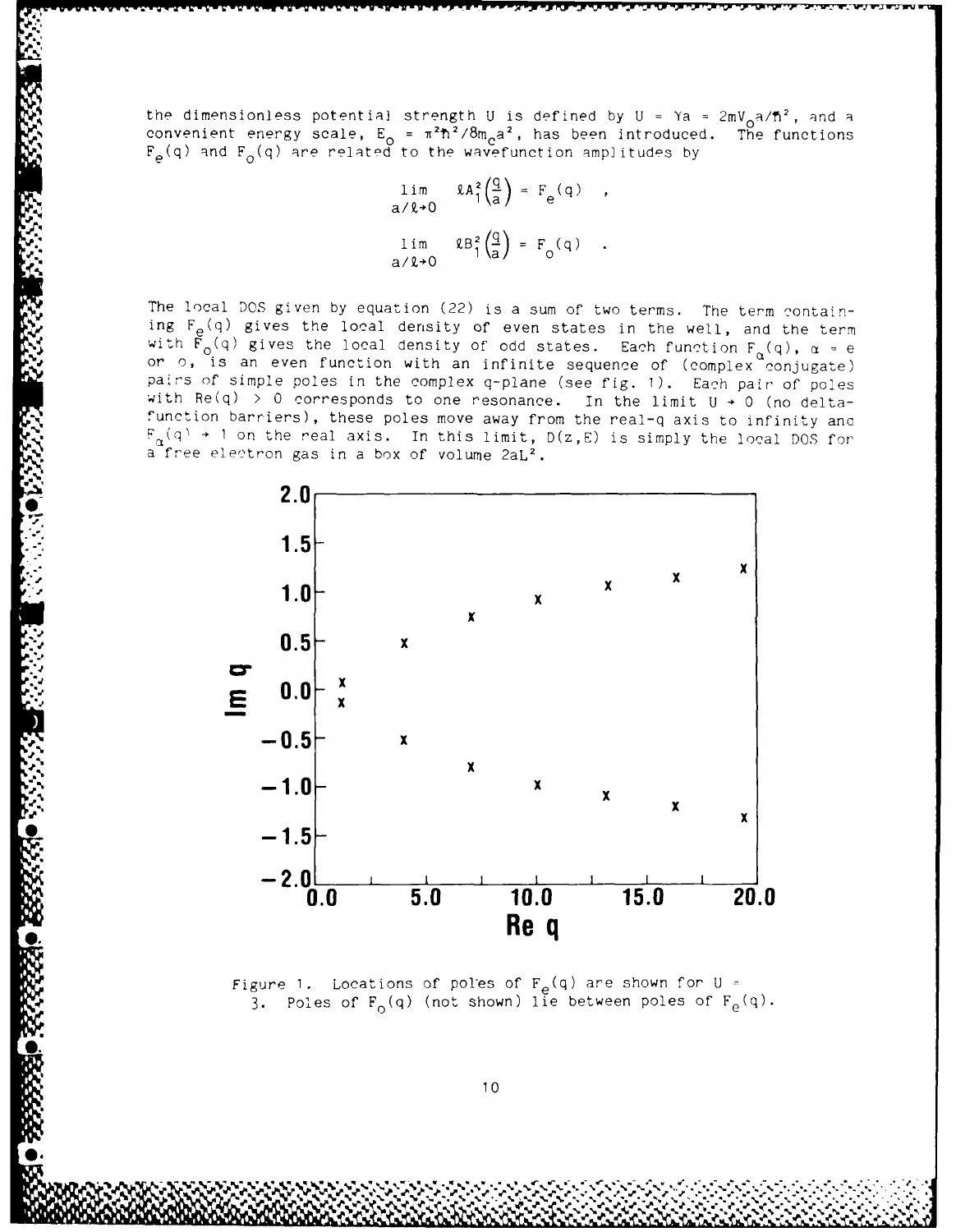As we approach the limit of strong barriers, U **>> 1,** the poles of the functions  $F_{\alpha}(q)$  move in toward the real axis in pairs (one pole above and one pole below) (see fig. 1). In the region of U >> 1, and 0 < q  $\leq$  U, the functions  $F_{\alpha}(q)$  are well represented by a sum of Lorentzians

$$
F_{\alpha}(q) - \sum_{n} \frac{r_{\alpha n}}{(q - q_{\alpha n})^2 + r_{\alpha n}^2},
$$
 (24)

where the real and imaginary positions of the poles,  $q_{nn}$  + if<sub>ing</sub>, are functions of U. For  $U + \infty$  we have  $\Gamma_{\alpha n} \to 0$ ,  $q_{\alpha n} \to (2n + 1)\pi/2$ , and  $q_{\alpha n} \to n\pi$ . In this limit we find

$$
\lim_{U \to \infty} F_{\alpha}(q) \longrightarrow \pi \sum_{n} \delta(q - q_{\alpha n}) \quad . \tag{25}
$$

Rather than look at the local DOS in more detail, we consider its integral over the well volume

N(E) = 
$$
\frac{mL^2}{\pi^2 \hbar^2} \int_0^{(\pi/2) (E/E_0)^{1/2}} dq \left\{ F_e(q) + F_o(q) + \left[ F_e(q) - F_o(q) \right] \frac{\sin(2q)}{2q} \right\}
$$
 (26)

The function N(E) gives the number of states in the well per unit energy interval. In the limit of weak barriers, U **<< 1,** we find

$$
N(E) \xrightarrow{\quad \text{U}+0 \quad} \frac{1}{2\pi^2} \left(\frac{2m}{n^2}\right)^{3/2} 2aL^2\sqrt{E} ,
$$

which is the DOS for a free electron gas in a volume 2aL<sup>2</sup>.

in the limit of strong barriers, U **>> 1,** we find

*.* **- % % %** *e.* **P % J.r%**

662222368232225

**Contract Contract** 

2555555

$$
N(E) \xrightarrow{\quad \text{U} \to \infty \quad} \frac{mL^2}{\pi n^2} \sum_{n=1}^{\infty} \theta(E - n^2 E_{\odot}) \quad , \tag{27}
$$

where  $\theta(x) = 1$  for  $x > 0$  and  $\theta(x) = 0$  for  $x < 0$ . This is the well-known staircase-like DOS one would expect in a quasi-2-d system. For intermediate values of U, the DOS N(E) is plotted in figure 2.

**% •'j, ,** , **% %** - **% ",- % .% 4,% %** ",' ." **%** " **% "** ."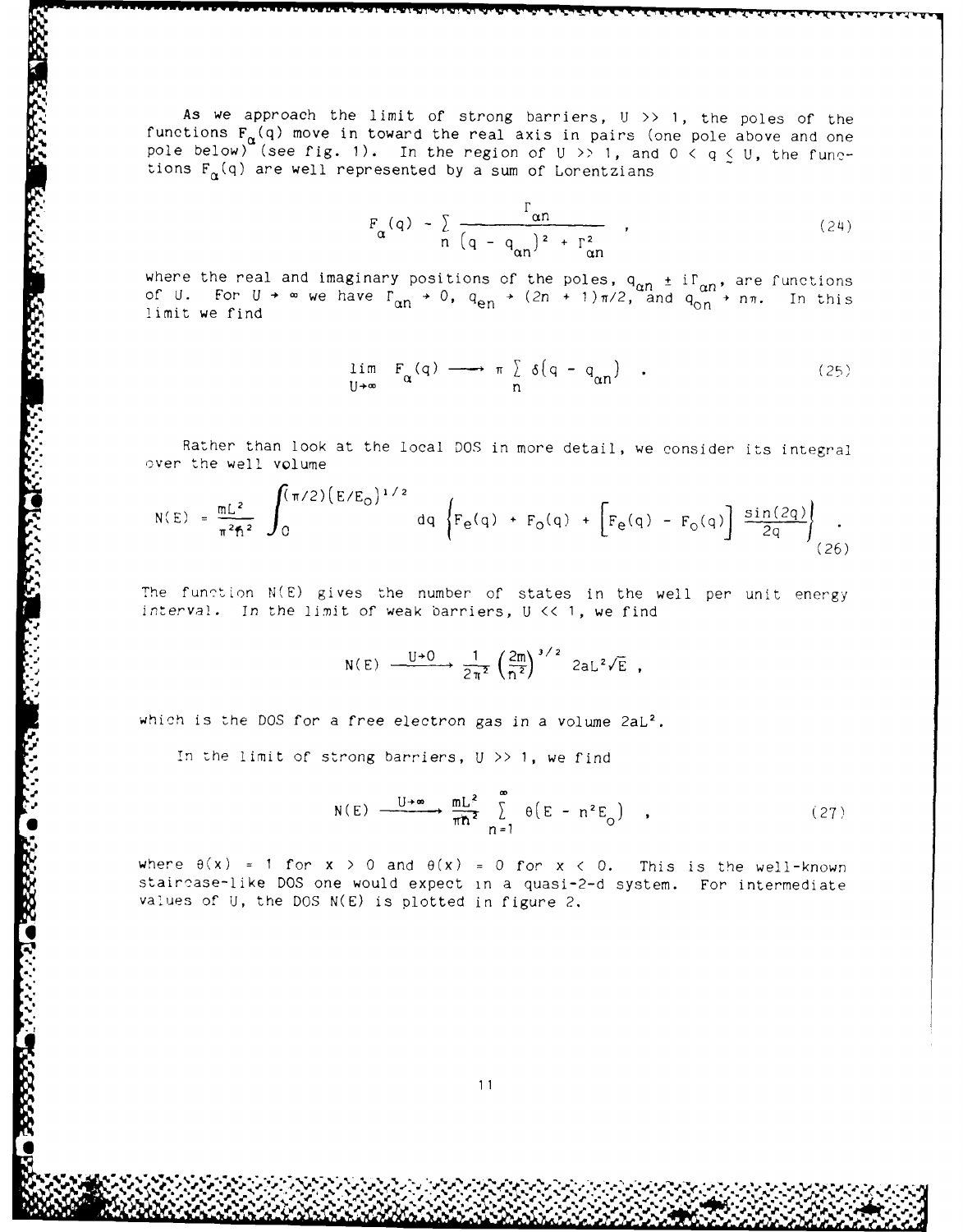

Figure 2. Dimensionless density of states between barriers,  $(\pi^2\eta^2/\text{mL}^2)N(E)$ , is plotted as a function of dimensionless electron energy,  $E/E_0$ , for values of  $U = 0$ , 1, 3, 5, 10, 20. Higher values of U correspond to an increased steplike structure.

## 4. ONE-DIMENSIONAL DENSITY OF STATES

Since the Hamiltonian in equation (1) conserves transverse electron momentum,  $k_x$  and  $k_y$  are good quantum numbers, and an electron placed in a state of definite  $\vec{k}_1$  will remain in this state indefinitely. With this in mind we consider the Green's function

$$
G_{1-d}(\vec{r},\vec{r}^{\prime};E) = \sum_{\alpha \in k_{\alpha}} \sum_{E - E_{K}^{+} + i0^{+}} \frac{\Psi_{\alpha \vec{k}}(\vec{r}) \Psi_{\alpha \vec{k}}^{*}(\vec{r}^{\prime})}{\sum_{E - E_{K}^{+} + i0^{+}} \frac{1}{\sqrt{2}}}
$$
(30)

in which the summation on  $\vec{k}_1$  is omitted. Using this Green's function we define the 1-d local DOS (including both spins) as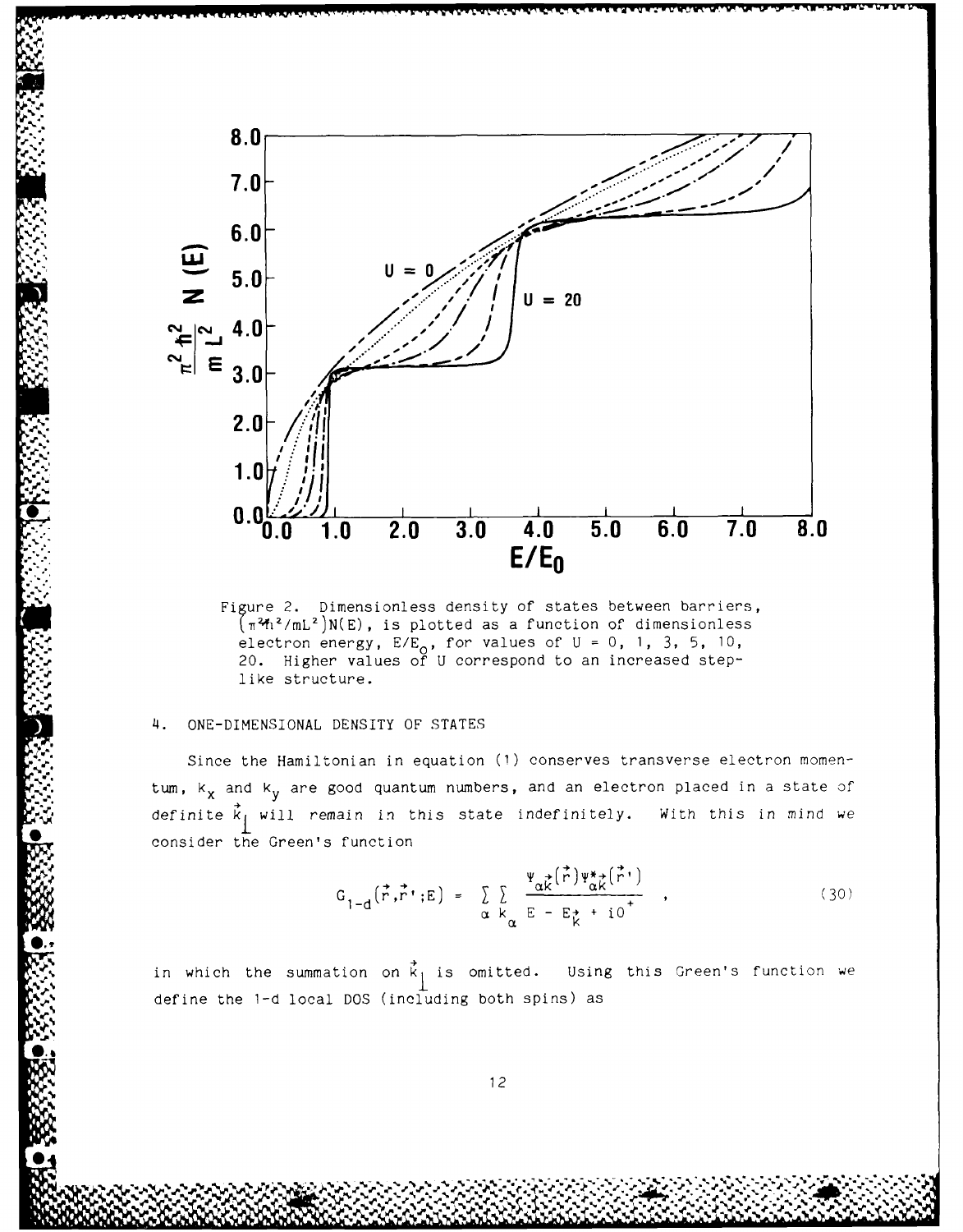$$
D_{1-d}(z, E_z) = -\frac{2}{\pi} Im G_{1-d}(\vec{r}, \vec{r}; E)
$$
  

$$
= \frac{1}{L^2} \sum_{\alpha} \sum_{k} |\psi_{\alpha k_{\alpha}}(z)|^2 \delta \left( E - \frac{M^2 \vec{k}_{1}^2}{2m_c} - \frac{M^2 k_{\alpha}^2}{2m_c} \right) ,
$$
 (31)

where  $\psi_{\alpha\mathsf{k}}$  is given in equations (11) and (12), and  $\mathsf{E}_\mathsf{Z}$  = E =  $\verb"f" \verb"f" \verb"k" \verb"f" \verb"2" \verb"m" \verb"c" \verb"}.$ 

**PASA** 

あいこう こうこうこう こうこう

The function  $D_{1-d}(z,E_z)$  gives the number of states (labelled by  $\alpha$  and  $k_{\alpha}$ ) per unit volume, for a given  $\vec{k}_1$ . This function displays peaks which are associated with the resonances. Substituting the explicit form of the wavefunctions into equation (31), we find

$$
D_{1-d}(z,E_z) = \frac{1}{2aL^2E_0\sqrt{\epsilon}} \left[ F_e\left(\frac{\pi}{2}\sqrt{\epsilon}\right)\cos^2\left(\frac{\pi z}{2a}\sqrt{\epsilon}\right) + F_o\left(\frac{\pi}{2}\sqrt{\epsilon}\right)\sin^2\left(\frac{\pi z}{2a}\sqrt{\epsilon}\right) \right] , \qquad (32)
$$

where the dimensionless z-component of energy,  $\epsilon$ , is defined by  $\epsilon = E_Z / E_Q$ . Again, rather than looking at this in more detail, we consider the integral of  $D_{1-d}(z,E_z)$  over the well volume

$$
N_{1-d}(E_z) = \int_{\text{well}} D_{1-d}(z, E_z) d^3r
$$
  

$$
= \frac{1}{2E_0\sqrt{\epsilon}} \left\{ F_e\left(\frac{\pi}{2}\sqrt{\epsilon}\right) \left[1 + \frac{\sin(\pi\sqrt{\epsilon})}{\pi\sqrt{\epsilon}} \right] + F_o\left(\frac{\pi}{2}\sqrt{\epsilon}\right) \left[1 - \frac{\sin(\pi\sqrt{\epsilon})}{\pi\sqrt{\epsilon}} \right] \right\} .
$$
 (33)

This function specifies the number of states in the well labelled by  $\alpha$ ,  $k_{\alpha}$ , **4** per unit energy, for a given **k** In the limit of weak barriers, U 4 **0,** the **4 function**  $N_{1-d}(E_z) \rightarrow 1/(E_0 \varepsilon^{1/2})$  **which is the DOS for a 1-d free-electron gas.** In the limit of strong barriers,  $U \rightarrow \infty$ , the number of states in the well per unit energy is just a sum of delta functions. In this limit the resonant states are the eigenstates of the **1-d** particle in a box problem, and the resonance peaks shift to the appropriate limiting eigenvalues. For intermediate values of U (and energies  $0 \lt \epsilon \leq U$ ) the function  $N_{1-d}(E_z)$  is approximately a sum of Lorentzians (see fig.  $3$ ). The lowest energy peak is composed predominantly of even wavefunctions, while the second peak is composed mostly of the odd wavefunctions. In figure 4 we show the DOS  $N_{1-d}(E)$  for several values of U, in the energy region of the lowest resonant level. The inset of figure 3 shows the peak position of the lowest resonance as a function of

**13**

**%4 . .**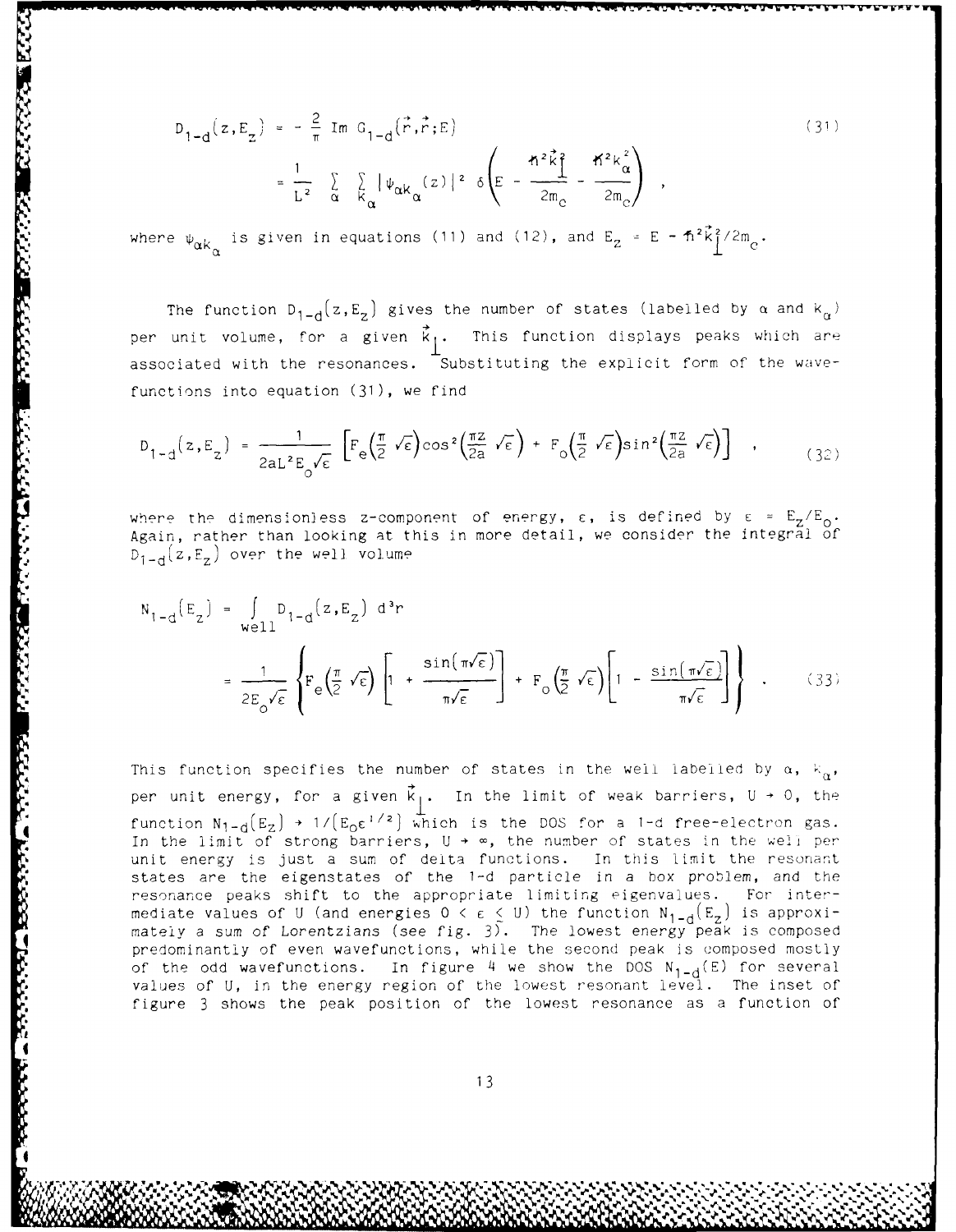barrier strength U. For energies much larger than U,  $\varepsilon \gg U$ , the functions  $F_{\alpha}(\pi\sqrt{\epsilon}/2)$  + 1 and the DOS returns to its value in the absence of barriers,<br> $N_{1-d}^{\alpha}(\epsilon_2)$  + 1/ $(\epsilon_0\sqrt{\epsilon})$ .



Figure 3. On outer axis, a plot of  $2E_0N_{1-d}(E_z)$  versus  $E_z/E_0$  is shown. On inset, solid line is a plot of energy of lowest resonance (lowest energy peak in density of states) versus dimensionless potential U. Vertical distance between dotted curves gives full width at half maximum of lowest resonant level, as a function of U.

 $14$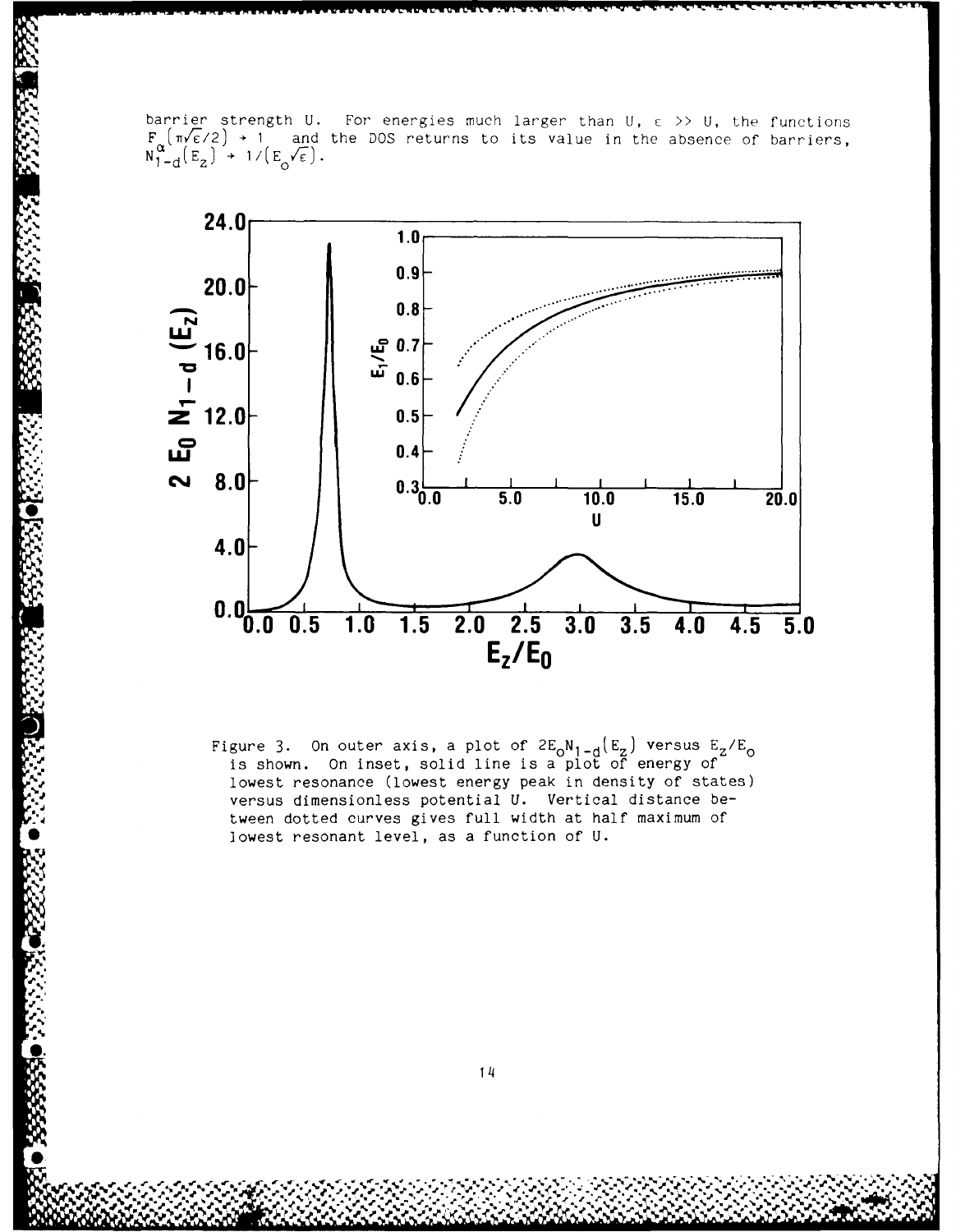

Figure 4. One-dimensional density of states,  $2E_0N_{1-d}(E_z)$ , plotted versus  $E_z/E_0$  in region of resonance peak for several values of U.

### 5. SUMMARY

**TANNA KANA BERGE** 

**PERSONAL PROPERTY AND PROPERTY** 

Within the context of a simple model for a double-barrier structure, we solved for the normalized eigenstates. Using these eigenstates we calculated the 3-d local DOS between the barriers. This quantity shows a crossover from a 3-d square root of energy behavior to a quasi-2-d staircase-like behavior, as the barrier strength U is increased. For electron energies  $\varepsilon$  >> U the DOS always returns to the free electron DOS. We also calculated the 1-d DOS for a given transverse momentum  $\vec{k}_1$ . This quantity shows sharp peaks at energies corresponding to the resonant states. In a more realistic model, one can use the width of the lowest peak in  $N_{1-d}(E_z)$  to reliably estimate the lifetime of the lowest quasi-bound state. The inverse of this lifetime gives an estimate of the characteristic frequency above which the resonant contribution to the current becomes negligible.

"' **% '= ""** 1'"% " **" w,, '** *""* **"** *,r* • **"**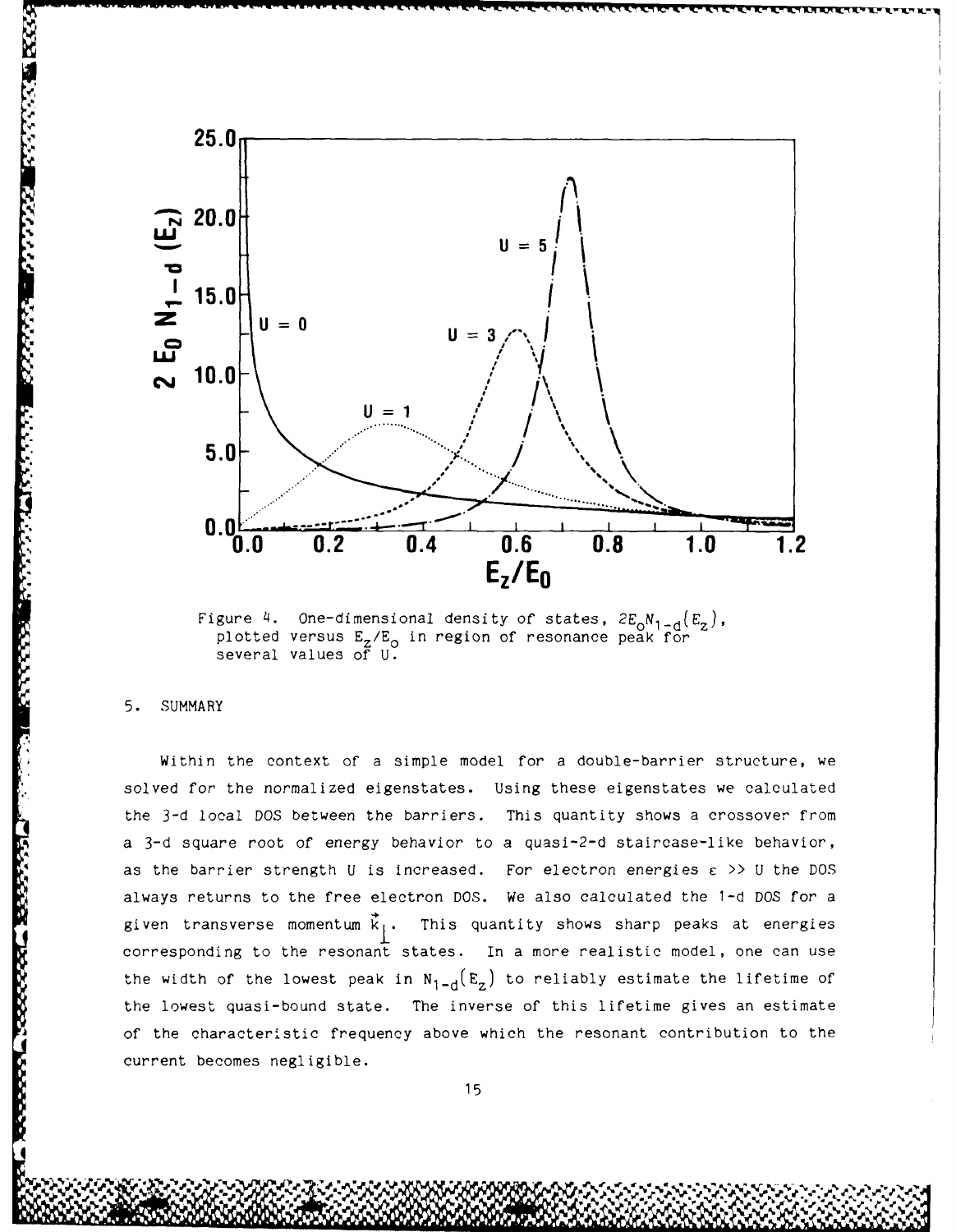## References

|     | 1. See for instance Synthetic Modulated Structures, edited by L. L. Chang<br>and B. C. Giessen, Academic Press, New York (1985).  |
|-----|-----------------------------------------------------------------------------------------------------------------------------------|
| 2.  | For a more recent review, see IEEE J. Quantum Electron. QE-22 (1986), 9.                                                          |
| 3.  | For an excellent discussion of the physics of resonant tunneling, see B.<br>Ricco and M. Ya. Azbel, Phys. Rev. B 29 (1984), 1970. |
| 4.  | J. C. Penley, Phys. Rev. 128 (1962), 596.                                                                                         |
| 5.  | R. Tsu and L. Esaki, Appl. Phys. Lett. 22 (1973), 562.                                                                            |
| 6.  | M. C. Payne, J. Phys. C 19 (1986), 1145.                                                                                          |
| 7.  | J. R. Barker, Physica 134B (1985), 22.                                                                                            |
| 8.  | U. Ravaioli, M. A. Osman, W. Potz, N. Kluksdahl, and D. K. Ferry, Physica<br>134B (1985), 36.                                     |
| 9.  | H. Ohnishi, T. Inata, S. Muto, N. Yokoyama, and A. Shibatomi, Appl. Phys.<br>Lett. 49 (1986), 1248.                               |
| 10. | P. J. Price, Supperlattices and Microstructures, 2, No. 3 (1986), 213; 2,<br>No. 6 (1986), 593.                                   |
| 11. | W. R. Frensley, J. Vac. Sci. Technol. 3 (1985), 1261.                                                                             |
| 12. | W. R. Frensley, Phys. Rev. Lett. 57 (1986), 2853.                                                                                 |
| 13. | A. C. Marsh, IEEE J. Quantum Electron. QE-23 (1987), 371.                                                                         |
| 14. | S. Luryi, Appl. Phys. Lett. 47 (1985), 490.                                                                                       |
| 15. | T. Weil and B. Vinter, Appl. Phys. Lett. 50 (1987), 1281.                                                                         |
| 16. | V. J. Goldman, D. C. Tsui, J. E. Cunningham, and W. T. Tsang, J. Appl.<br>Phys. 61 (1987), 2693.                                  |
| 17. | V. J. Goldman, D. C. Tsui, and J. E. Cunningham, Phys. Rev. Lett. 58<br>$(1987)$ , 1256.                                          |
| 18. | H. Morkoc, J. Chen, U. K. Reddy, T. Henderson, and S. Luryi, Appl. Phys.<br>Lett. 49 (1986), 70.                                  |
| 19. | E. Wolak, A. Harwit, and J. S. Harris, Jr., Appl. Phys. Lett. 50 (1987),<br>1610.                                                 |
| 20. | T. B. Bahder, C. A. Morrison, and J. D. Bruno, Appl. Phys. Lett. 51<br>$(1987)$ , 1089.                                           |
|     |                                                                                                                                   |

**0A**

. TARAH KARAN BERTA, KARA KATA KATA BARANG KATA BATA BARAN KATA KATA KATA KA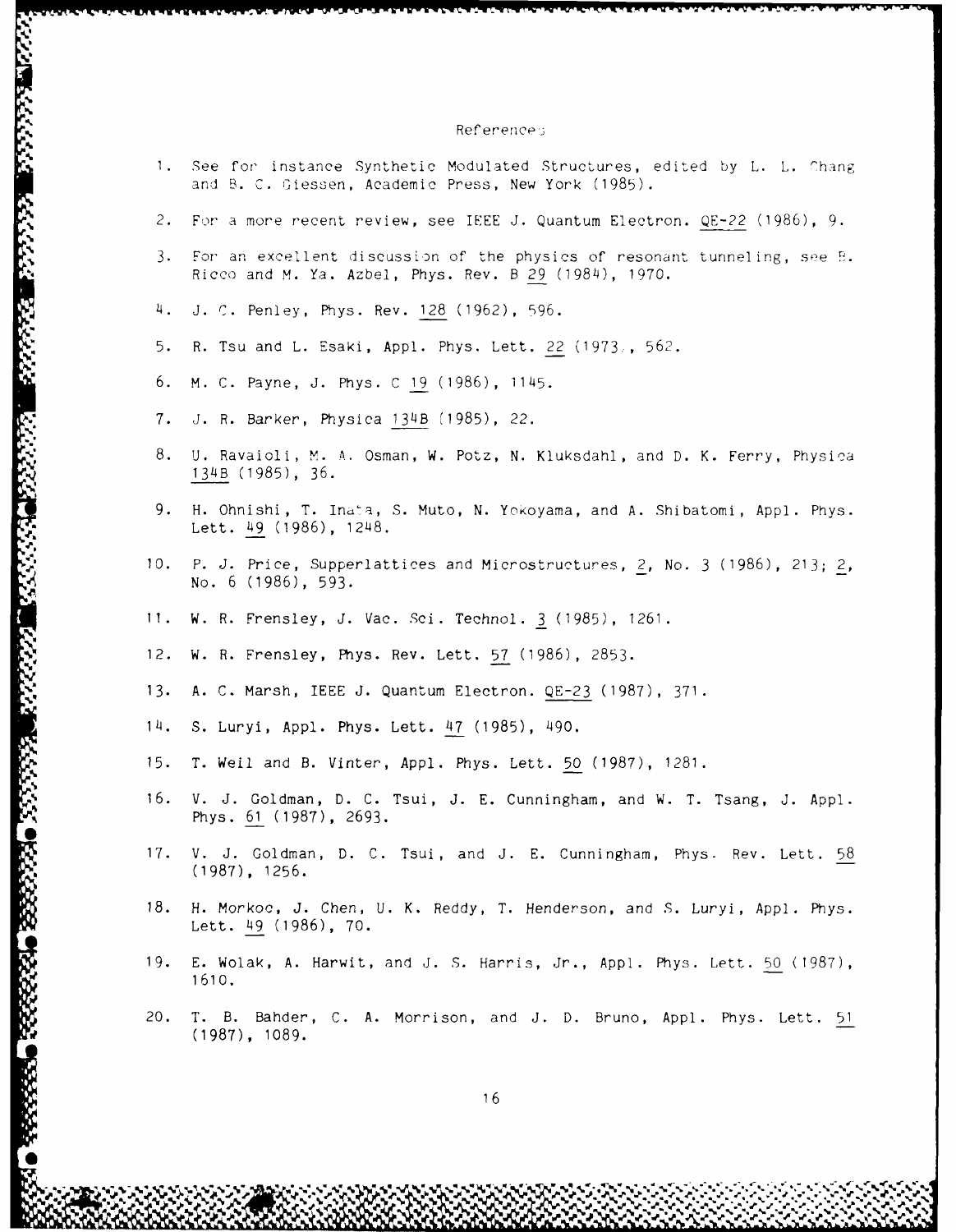#### DI STRIBUTION

ADMINISTRATOR BERKELEY RESEARCH ASCOCIATED, INC. DEFENSE TECHNICAL. INFORMATION ,"ENTER **PC** BOX **8,)2** ATTN DTIC-DDA (12 COPIES) CAMERON STATION, BUILDING 5 SPRINGFIELD, VA 22150 ALEXANDRIA, VA 22304-6145 ENGINEERING SOCIETIES LIBRARY AND ADVISORY GROUP ON ELECTHON DEVIPES ATTN ACQUISITIONS DEPT ATTN SECTRY, WORKING GROUP D 345**EAST 47TH STREET** NEW YORK, NY 10017 NEW YORK, NY 10013 COMMANDER GOVERNMENT SYS. DIV US ARMY MATERIALS & MECHANICS RCA MS 108-102 RESEARCH CENTER **ATTN S. KATZ** ATTN DRXMR-TL, TECH LIBRARY BR MOORESTOWN, NJ 08057 WATERTOWN, MA 02172 COMMANDER ATTN P. P. RUDIN US ARMY RESEARCH OFFICE (DURHAM) 10701 LYNDALE AVENUE SOUTH PO BOX 12211 BLOOMINGTON, MN 55420 ATTN B. D. GUENTHER **ATTN** R. **J.** LONTZ IBM ATTN C. BOGOSIAN T. J. WATSON RESEARCH CENTER<br>
ATTN M. STROSCIO ATTN M. STROSCIO \*RESEARCH **TRIANGLE** PARK, **NC 27709 ATTN** L. L. **CHANG** COMMANDER<br>
US ARMY COMBAT SURVEILLANCE & TARGET ATTN E. E. MENDEZ US ARMY COMBAT SURVEILLANCE & TARGET ACQUISITION LABORATORY **ATTN W. J. WANG** ATTN G. IAFRATE **ATTN M. BUTTIKER** ATTN R. LAREAU **ARTICLE ISLANDING** TO MALL THE VORKTOWN HEIGHTS, NY 10598 ATTN D. SMITH ATTN L. YERKE LINCOLN LABORATORIES **ATTN T. AUCOIN ATTN E. R. BROWN** FT MONMOUTH, NJ 07703 ATTN T. C. L. **G.** SOLLNER DIRECTOR ATTN C. **D.** PARKER ATTN CODE 2620, TECH LIBRARY BR TECHNOLOGY ATTN A. M. KRIMAN LEXINGTON, MA 02173 WASHINGTON, DC 20375 THE AEROSPACE CORPORATION **ATTN F. CROWNE** ATTN FRANK VERNON ATTN R. LEAVITT ATTN RICHARD KRANTZ **ATTN J. LITTLE** P.O. BOX 92957 ATTN T. WORCHESKY LOS ANGELES, CA 90009 1450 SOUTH ROLLING ROAD AT&T BELL LABORATORIES ATTN B. A. WILSON SCIENTIFIC APPLICATIONS, INC. ATTN A. Y. CHO ATTN B. GORDON ATTN S. LURYI 3 DOWNING RD ATTN J. E. CUNNINGHAM **HANOVER, NH** 03755 ATTN W. T. TSANG 600 MOUNTAIN AVE **TEXAS INSTRUMENTS MURRAY HILL, NJ 07974 ATTN W. R. FRENSLEY** 

DIRECTOR HONEYWELL PHYSICAL SCIENCES CTR **ATTN** L. ESAKI ATTN W. D. GOODHUE MASSACHUSETTS INSTITUTE OF MARTIN MARIETTA BALTIMORE, MD 21226

~~~~ **%** , **\*\~**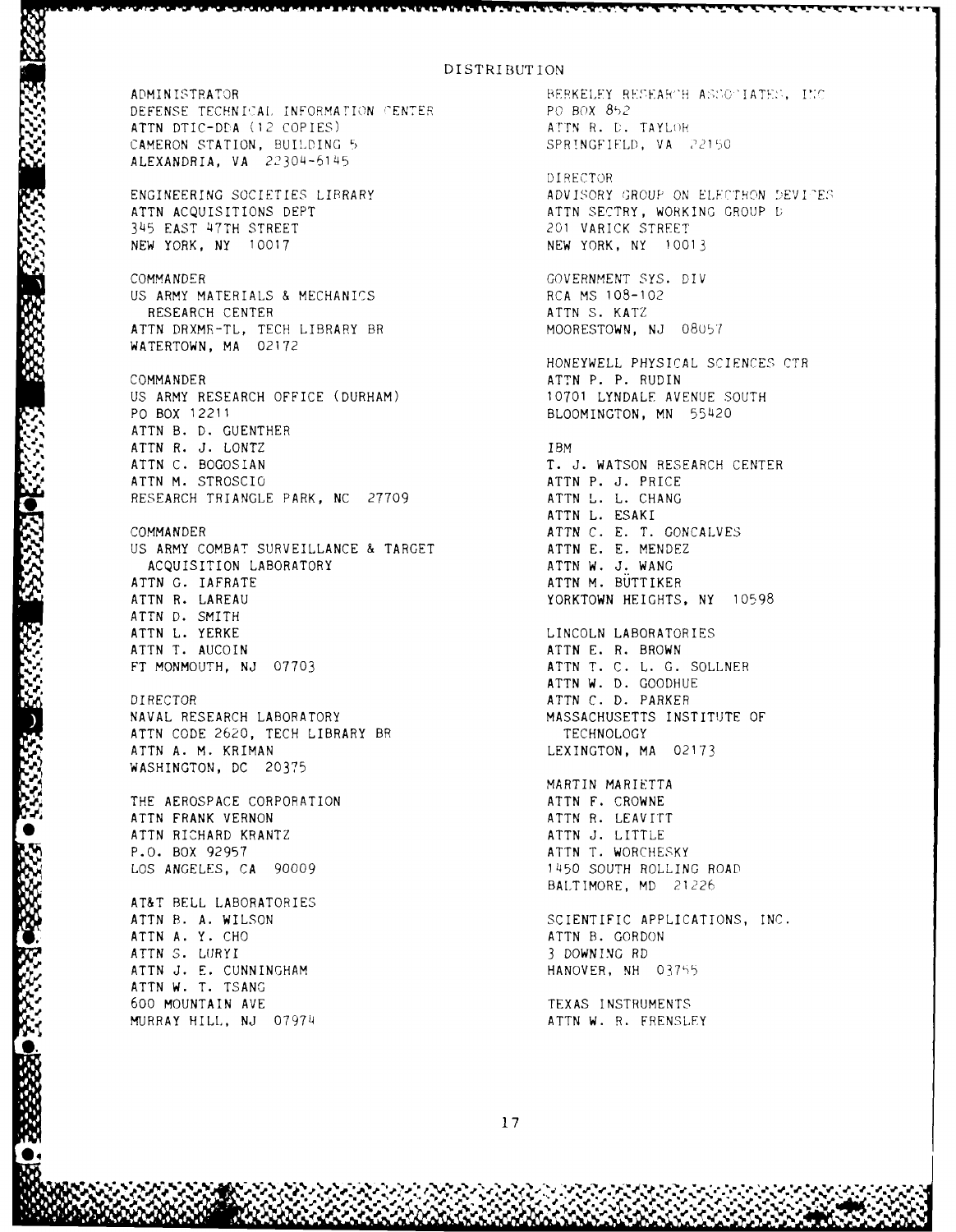ATTN **J.** W. LEE ATTN H-L. TSAI 1999 - 1999 - 1999 - 1999 - 1999 - 1999 - 1999 - 1999 - 1999 - 1999 - 1999 - 1999 - 1999 - 199<br>1999 - 1999 - 1999 - 1999 - 1999 - 1999 - 1999 - 1999 - 1999 - 1999 - 1999 - 1999 - 1999 - 1999 - 1999 - 1999 XEROX CORPORATION ATTN R. D. BURNHAM USAISC ATTN F. A. PONCE ATTN RECORD COPY, ASNC-ADL-TS CALIFORNIA INSTITUTE OF TECHNOLOGY ATTN A. R. BONNEFOI ATTN A. R. BONNEFOI ATTN A. R. BONNEFOI ATTN D/DIVISION DIRECTORS ATTN R. T. COLLINS ATTN CHIEF, SLCHD-NW-EC<br>
ATTN T. C. McGILL ATTN CHIEF, SLCHD-NW-EC ATTN CHIEF, SLCHD-NW-EC ATTN T. C. MCGILL ATTN CHIEF, SLCHD-NW-EC<br>PASADENA, CA 91125 ATTN CHIEF, SLCHD-NW-ED UNIVERSITY OF CALIFORNIA ATTN CHIEF, SLCHD-NW R<br>LOS ANGELES ATTN CHIEF, SLCHD-NW-RA **ATTN R. JOGAI ATTN CHIEF, SLCHD-NW-RC**<br> **ATTN K. L. WANG** ATTN CHIEF, SLCHD-NW-RE **ATTN K. L. WANG ATTN CHIEF, SLCHD-NW-RE<br>DEPT. OF ELEC. ENG. ATTN CHIEF, SLCHD-NW-RH** DEPT. OF ELEC. ENG. ATTN CHIEF, SLCHD-NW-RHE LOS ANGELES, CA 90024 **ATTN** CHIEF, SLCHD-NW-RI UNIVERSITY OF HAWAII ATTN CHIEF, SLCHD-RT-RA DEPT OF PHYSICS<br>
ATTN C. VAUSE ATTN A. HARMANN SICHD-RT-RB 2505 CORREA RD<br>
2505 CORREA RD<br>
2505 CORREA RD<br>
2505 CORREA RD<br>
27TN D. TROXEI SICHD-NW-EC **ATTN C. H. LEE**<br>COLLEGE PARK, MD 20742 **ATTN F. FINAPION** SICHD-RT-RA NORTH CAROLINA STATE ATTN M. HANSEN, SLCHD-RT-RA DEPT. OF ELEC. ENG. ATTN C. PENNISE, SLCHD-RT-RA RALEIGH, NC 27695 ATTN R. SCHMALRACH, SLCHD-RT-RA PENN STATE UNIVERSITY **ATTN A. SEMENDY, SLCHD-RT-RA**<br>ATTN G. SIMONIS, SLCHD-RT-RA DEPT OF PHYSICS ATTN T. SIMPSON, SLCHD-RT-RA ATTN M. R. GIRL ATTN M. STEAD, SLCHD-RT-RA HAZLETON, PA 18201 ATTN **J.** STELLATO, SLCHD-RT-RA PRINCETON UNIVERSITY **ATTN G. TURNER, SLCHD-RT-RA** ATTN V. J. GOLDMAN **ATTN D. WORTMAN, SLCHD-RT-RA** ATTN D. C. TSUI ATTN R. FELOCK, SLCHD-RT-RB DEPT. OF ELEC. ENG. **ATTN C. GARVIN, SLCHD-RT-RB** PRINCETON, NJ 08544 **ATTN J. GOFF, SLCHD-RT-RP** ATTN N. KARAYIANIS, SLCHD-RT-RR<br>
RUTGERS UNIVERSITY **ATTN D. MCGUIRE, SLCHD-RT-RB** . ATTN P. PELLEGRINO, SLCHD-RT-RB<br>
ATTN P. PELLEGRINO, SLCHD-RT-RR PISCATAWAY, NJ 08854

TEXAS INSTRUMENTS (cont'd) US ARMY LABORATORY COMMAND ATTN M.A. REED ATTN TECHNICAL DIRECTOR, AMSLC-TD CENTRAL RESEARCH LABORATORY ATTN LIBRARY, SLCIS-IM-TL **(3** COPIES) ATTN LIBRARY, SLCIS-IM-TL (WOODBRIDGE) ATTN LEGAL OFFICE, SLCIS-CC ATTN TECHNICAL REPORTS BRANCH, ASNC-ADL-TS (2 COPIES) ATTN CHIEF, SLCHD-NW-EE ATTN CHIEF, SLCHD-NW-P ATTN A. HARMANN, SLCHD-NW-EC ATTN D. TROXEL, SLCHD-NW-EC ATTN F. B. MCLEAN, SLCHD-NW-RC UNIVERSITY OF MARYLAND ATTN P. BRODY, SLCHD-RT-RA<br>
DEPT OF ELEC. ENG.<br>
ATTN C. H. LEE<br>
ATTN H. DROPKIN, SLCHD-RT-RA (20 COPIES) ATTN E. EDWARDS, SLCHD-RT-RA<br>ATTN K. HALL, SLCHD-RT-RA UNIVERSITY<br>
ATTN G. S. LEE<br>
ATTN G. S. LEE ATTN E. KATZEN, SLCHD-RT-RA<br>
ATTN K. Y. HSIEH ATTN C. MORRISON, SLCHD-RT-RA (10 COPIES<br>
ATTN R. NEIFELD, SLCHD-RT-RA<br>
ATTN R. NEIFELD, SLCHD-RT-RA ATTN M. TOBIN, SLCHD-RT-RA DEPT OF PHYCICS ATTN T. BAHDER, SLOHD-RT-RA (20 COPIES)